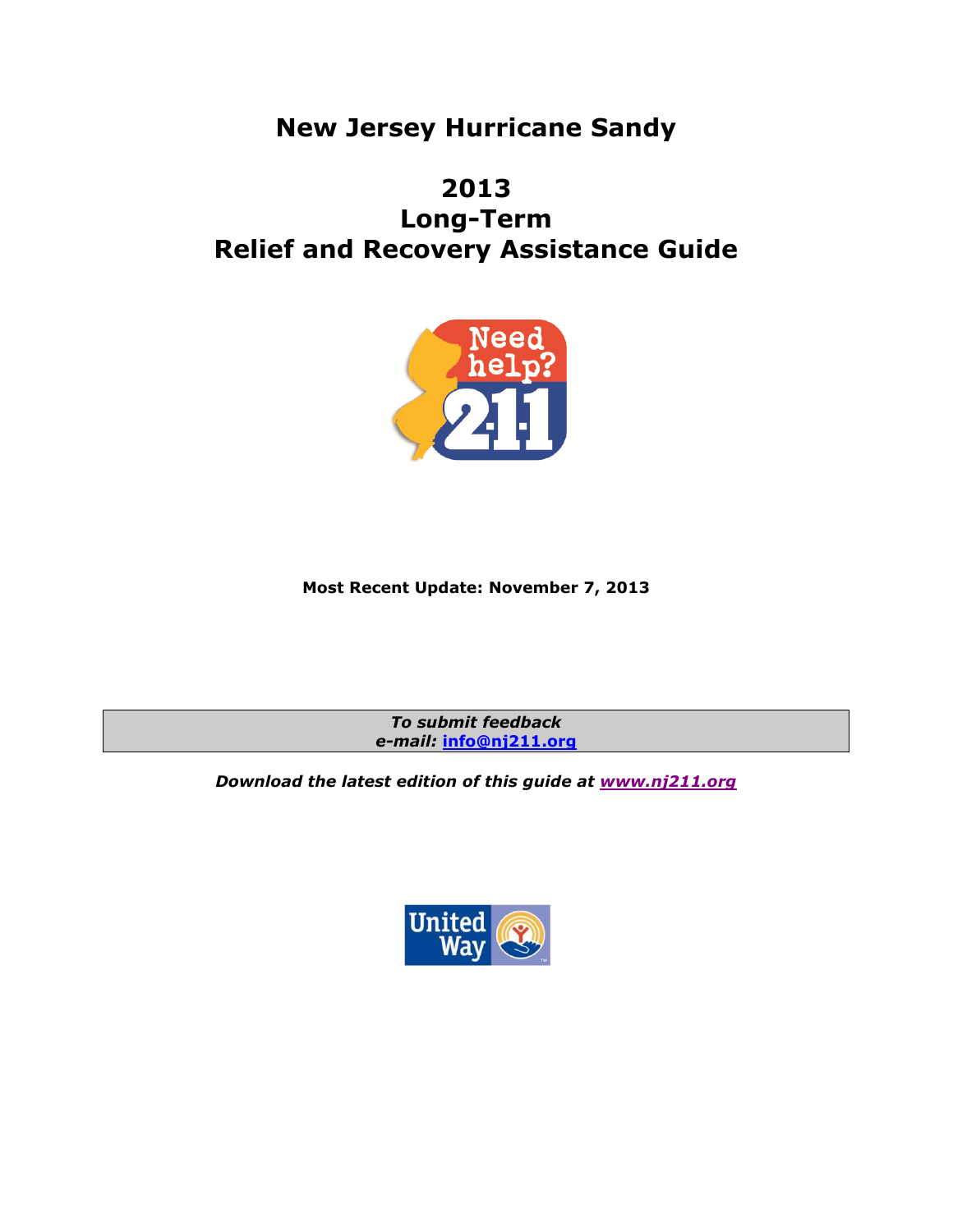# **Table of Contents**

| Homeowner Reconstruction, Rehabilitation, Elevation and Mitigation (RREM) 11 |  |
|------------------------------------------------------------------------------|--|
|                                                                              |  |
|                                                                              |  |
|                                                                              |  |
|                                                                              |  |
| Coastal Habitat for Humanity's Neighborhood Revitalization Program 14        |  |
|                                                                              |  |
|                                                                              |  |
|                                                                              |  |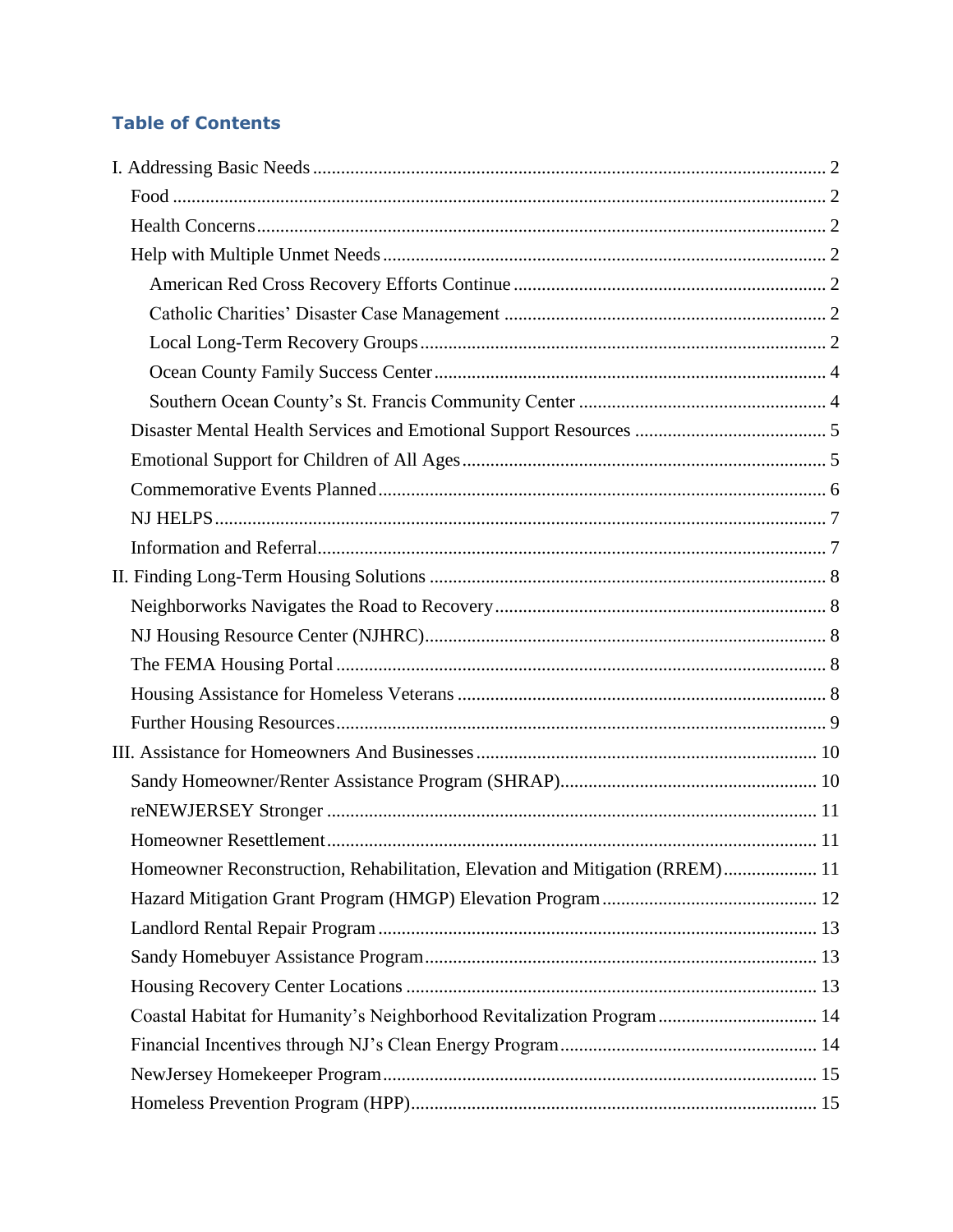| Community Health Law Project (CHLP) Assists People with Disabilities 19               |  |
|---------------------------------------------------------------------------------------|--|
|                                                                                       |  |
|                                                                                       |  |
|                                                                                       |  |
|                                                                                       |  |
|                                                                                       |  |
|                                                                                       |  |
|                                                                                       |  |
|                                                                                       |  |
|                                                                                       |  |
|                                                                                       |  |
|                                                                                       |  |
|                                                                                       |  |
| Supplemental Security Income (SSI) and Social Security Disability Insurance (SSDI) 25 |  |
|                                                                                       |  |
|                                                                                       |  |
|                                                                                       |  |
|                                                                                       |  |
|                                                                                       |  |
|                                                                                       |  |
|                                                                                       |  |
|                                                                                       |  |
|                                                                                       |  |
|                                                                                       |  |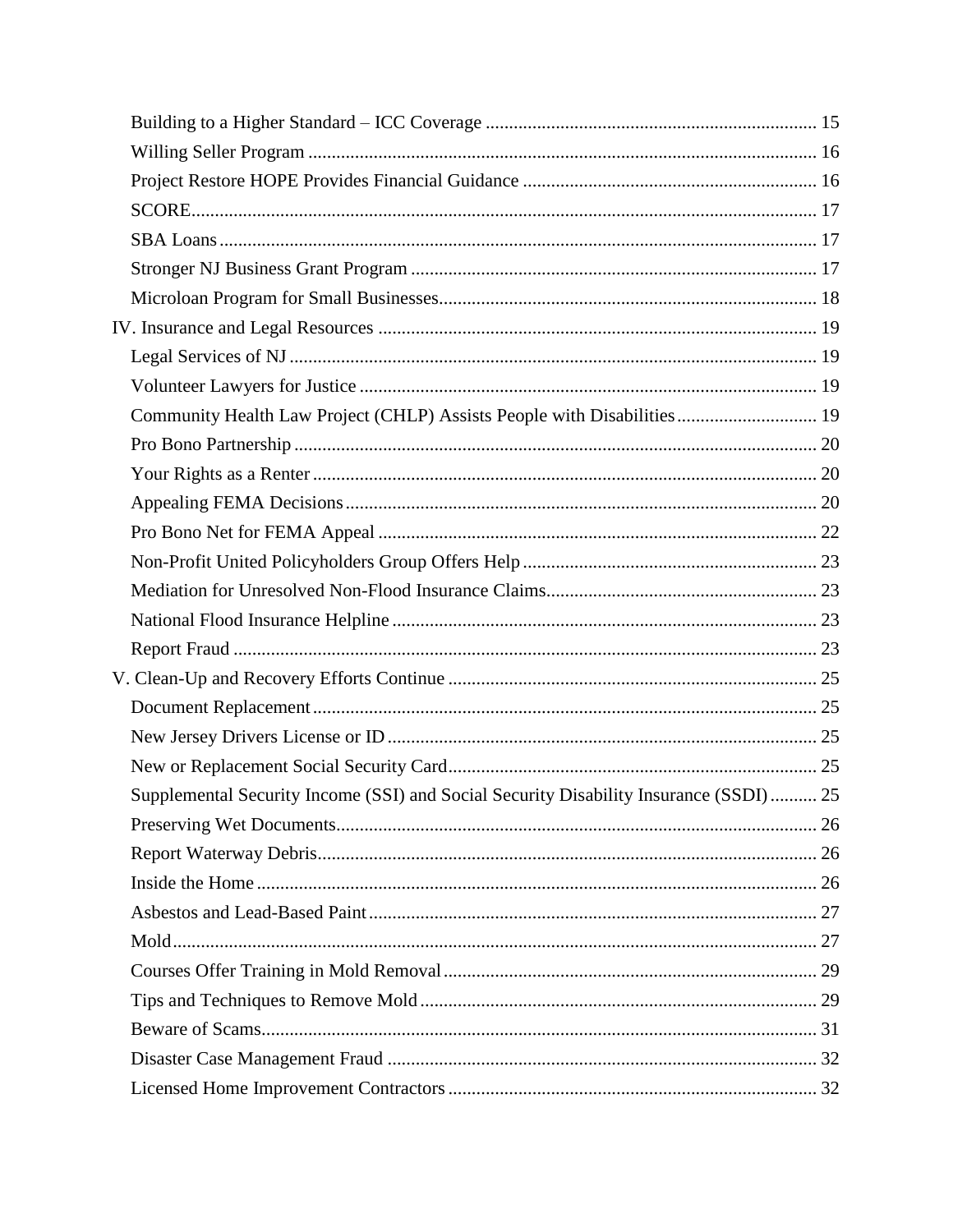|--|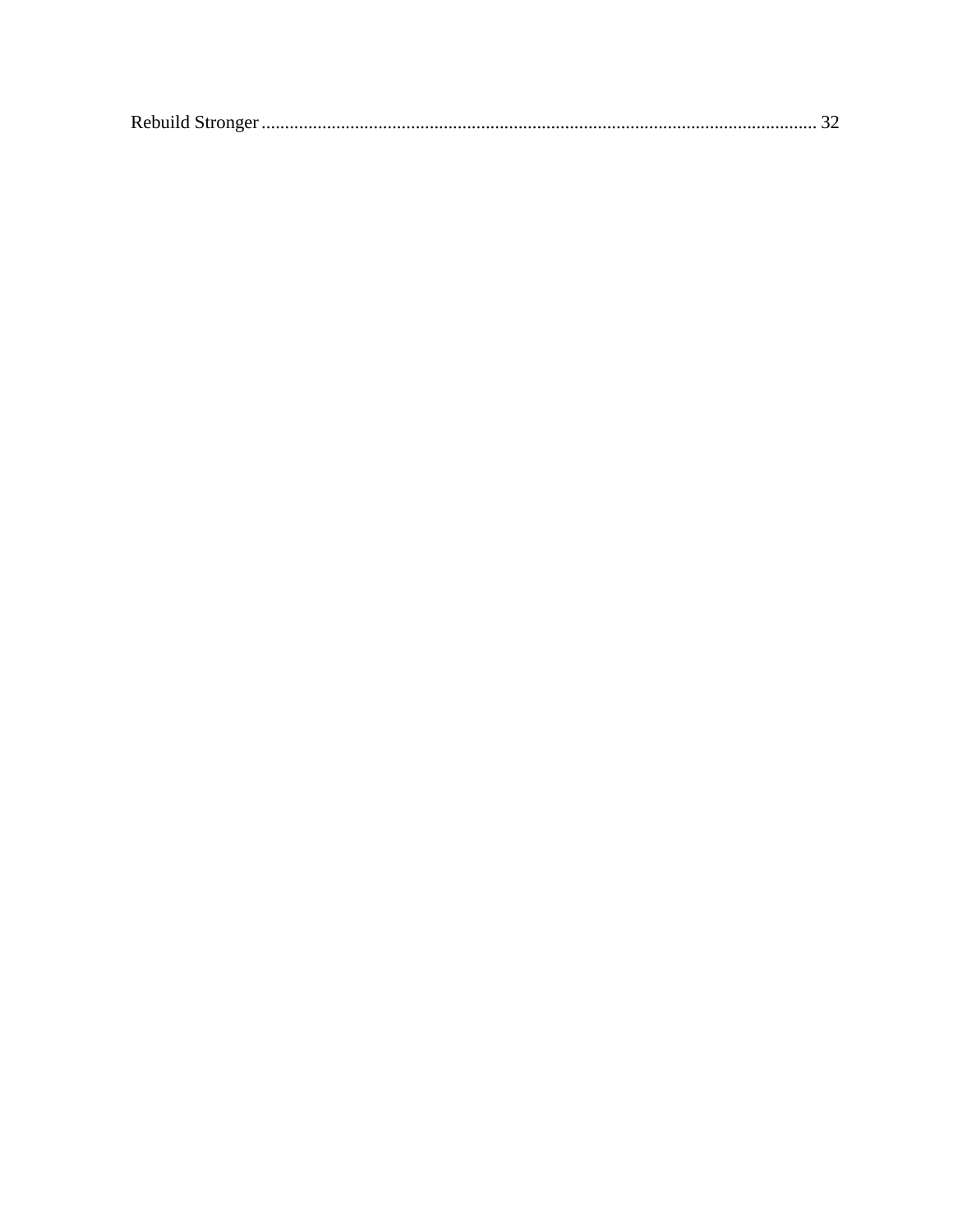### <span id="page-4-0"></span>**I. ADDRESSING BASIC NEEDS**

*Consider this: If you are struggling to make ends meet, review your expenses and see if you can eliminate or reduce costs by seeking help in satisfying a basic need. Money saved in one area of your budget could be put towards another pressing expense.*

### <span id="page-4-1"></span>**Food**

**If you are in need of food, visit <b>[End Hunger NJ](http://www.endhungernj.org/)** [http://endhungernj.com/] where you will find information about a food pantry in your area. Operational hours vary and supplies may be limited so be sure to call before you go to verify details.

### <span id="page-4-2"></span>**Health Concerns**

If you have questions regarding mold, lead, asbestos, or flood water clean-up you can call 609.826.4950 or 609.826.4920.

### <span id="page-4-3"></span>**Help with Multiple Unmet Needs**

### <span id="page-4-4"></span>**American Red Cross Recovery Efforts Continue**

The American Red Cross is working with families and individuals whose home remains uninhabitable as a result of Hurricane Sandy. ARC staff will assist in obtaining housing, coordinate with other agencies in an effort to satisfy unmet needs and provide limited financial assistance for things like moving costs, security deposits, and minor home repairs when other resources have been exhausted. Call 848.202.2930 or 848.202.2931 Monday through Saturday from 8:00 am to 5:00 pm.

### <span id="page-4-5"></span>**Catholic Charities' Disaster Case Management**

Catholic Charities administers a program called Disaster Case Management which is designed to address the storm-related unmet needs of survivors and identify long term recovery strategies. Clients work closely with a case manager who helps to develop a recovery plan, find resources and identify suitable referrals. To enroll in this program you may call Catholic Charities' Disaster Case Management at 877.510.6762 or dial 2-1-1 and speak with our disaster case management call specialist who will forward a referral to the Disaster Case Management program at Catholic Charities on your behalf.

### <span id="page-4-6"></span>**Local Long-Term Recovery Groups**

#### Atlantic City Long-Term Recovery Group

The Atlantic City Long Term Recovery Group (ACLTRG) was established to assist Atlantic City residents with Sandy related housing issues. Case managers are available to meet with residents to review their situation, determine their needs and help them to navigate the process of obtaining the assistance they need. ACLTRG helps clients find temporary housing, replace household items and obtain necessary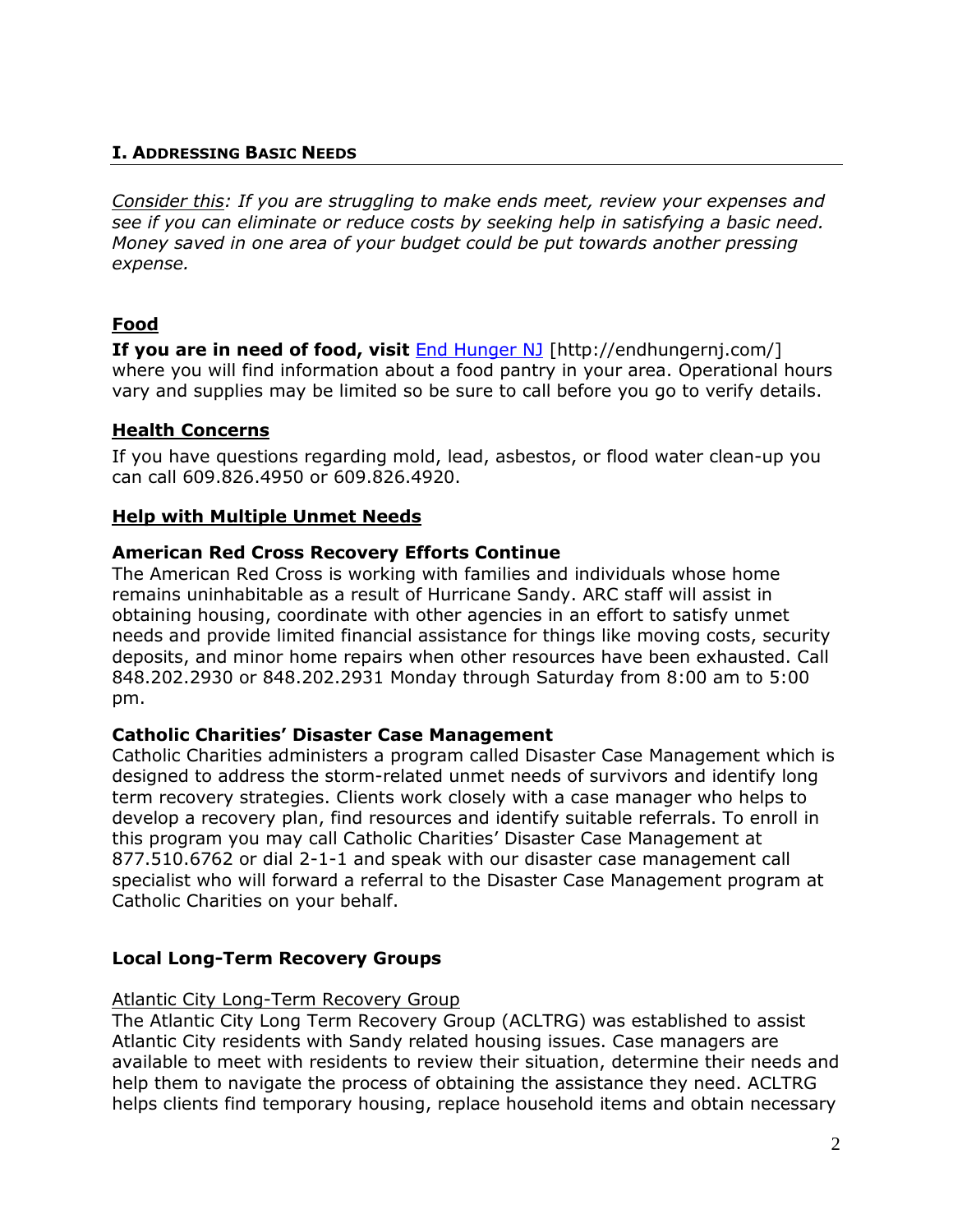funding. In addition, ACLTR helps clients access the agencies and resources available to them including: NJ SHARES, South Jersey Legal Services, Catholic Charities and others as well as city, state and federal government programs. For more information, call 609.541.2189.

### Bergen County Long-Term Recovery Committee

In response to Hurricane Sandy, organizations involved in the VOAD have banded together to form a Long Term Recovery Committee (LTRC) in Bergen County to address the needs of residents recovering from the hurricane. If you are a Bergen County resident and need help or want to volunteer time or goods to assist in recovery efforts contact the Committee.

Recovery Information Center 221 Moonachie Road Moonachie, NJ 201-470-3143 [Web Page](http://www.bergenvoad.org/) [\[http://www.bergenvoad.org/\]](http://www.bergenvoad.org/) [Facebook Page](https://www.facebook.com/HurricaneSandyVOADLongTermRecovery/info) [\[https://www.facebook.com/HurricaneSandyVOADLongTermRecovery/info\]](https://www.facebook.com/HurricaneSandyVOADLongTermRecovery/info)

### Cape May County Long-Term Recovery Group

The Cape May County Long-Term Recovery Group (LTRG) is a collaborative effort to address unmet needs of Cape May County residents impacted by Hurricane Sandy. The group is comprised of local non-profits and human service agencies, faithbased groups, government agencies as well as concerned citizen volunteers who work through a committee structure. Learn more about this group [here.](https://www.facebook.com/.../Cape-May...LTRG/1139490754629000) [\[https://www.facebook.com/.../Cape-May...LTRG/1139490754629000\]](https://www.facebook.com/.../Cape-May...LTRG/1139490754629000)

### Cumberland County Long-Term Recovery Group

The Cumberland County Long-Term Recovery Group is a non-profit organization providing recovery services to individuals and families affected by disasters in Cumberland County. Learn more. Email - [LTRGCumbeland@gmail.com;](mailto:LTRGCumbeland@gmail.com) visit the group's [Facebook page.](https://www.facebook.com/CumberlandCountyLongTermRecoveryGroup)

[\[https://www.facebook.com/CumberlandCountyLongTermRecoveryGroup\]](https://www.facebook.com/CumberlandCountyLongTermRecoveryGroup)

#### Middlesex County Long-Term Recovery Group

The Middlesex County Long-Term Recovery Group has been established to respond to the needs of the residents of Middlesex County from the effects of the Hurricane Sandy. Find out more on their [Facebook page](https://www.facebook.com/.../Middlesex-County.../432959756789422)

[\[https://www.facebook.com/.../Middlesex-County.../432959756789422\]](https://www.facebook.com/.../Middlesex-County.../432959756789422) or their [website](http://www.middlesexltrg.org/) [www.middlesexltrg.org].

### Monmouth County Long-Term Recovery Group

This mission of the Monmouth County Long-Term Recovery Group (MCLTRG) is to provide recovery services to individuals and families affected by disasters in Monmouth County. Learn more [here](http://www.mcltrg.org/) [\[http://www.Mcltrg.org\]](http://www.mcltrg.org/).

Ocean County Long-Term Recovery Group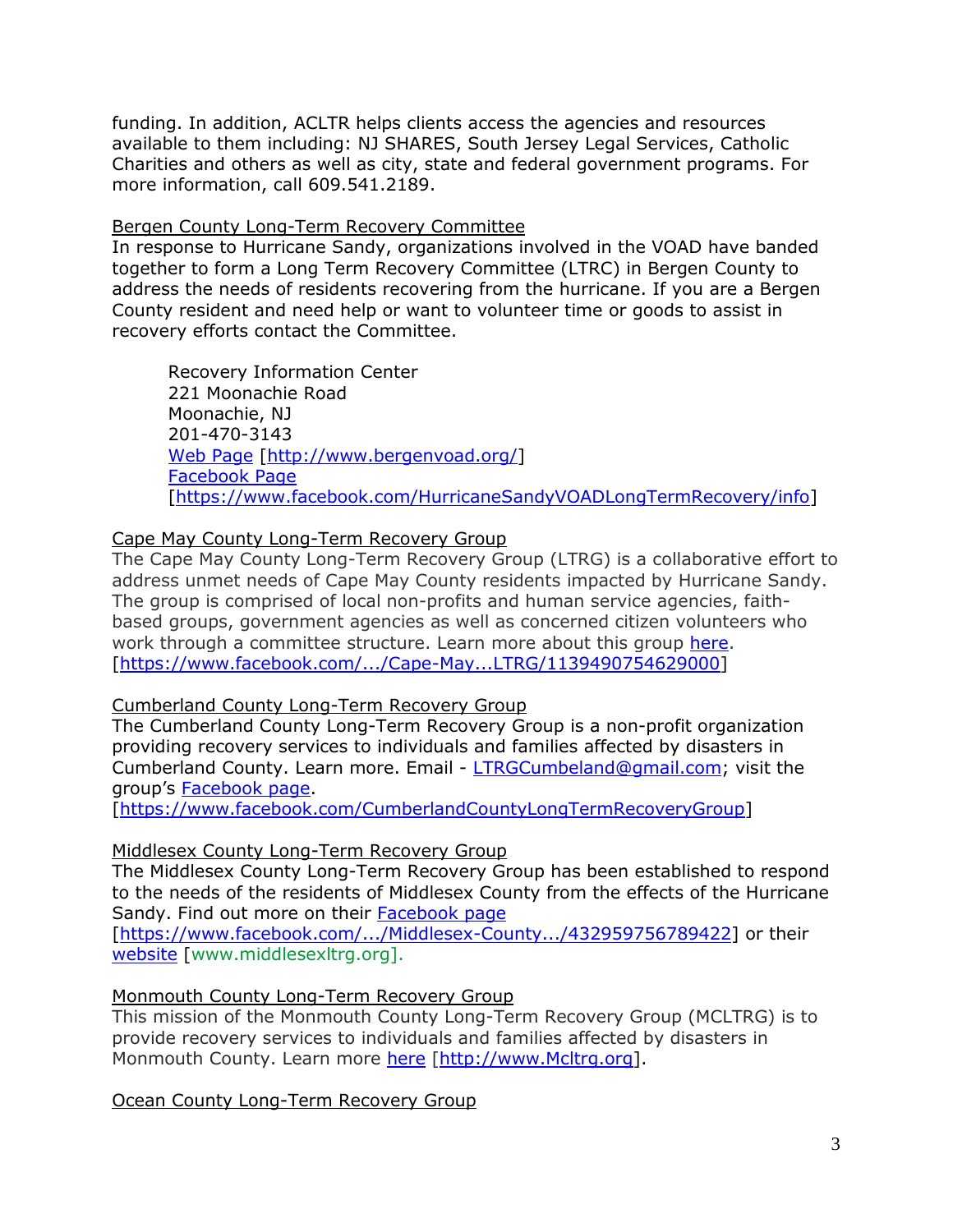The mission of the Ocean County Long-Term Recovery Group (OCLTRG) is to strengthen and streamline disaster coordination in Ocean County by sharing information, facilitating resident access to and dispersal of resources and services, coordinating recovery efforts with Federal, State and local authorities and agencies, coordinating volunteer activities and resources, and jointly resolving cases with disaster recovery needs. [Learn more](http://www.oceancountyltrg.org/) [\[www.oceancountyltrg.org\]](http://www.oceancountyltrg.org/)

### Southwest Long Term Recovery Group (LTRG)

The Southwest Long Term Recovery Group (LTRG) covers the area of Gloucester and Salem Counties. In response to Hurricane Sandy, the Southwest LTRG cares for the unmet needs of those affected by this natural disaster. The phone number is 856-404-4375

### <span id="page-6-0"></span>**Ocean County Family Success Center**

The Ocean County Family Success Center is overseeing a wide variety of programs and individualized case management services designed to assist families living in coastal areas around Ocean and Monmouth counties who were affected by the storm. Residents are encouraged to walk-in (1433 Hooper Ave., Suite 121, Toms River, NJ) or call (732) 557.5037. [Learn about services provided](http://www.nj211.org/images/HurricaneSandy/chsnjsandyservices.pdf) [\[http://www.nj211.org/images/HurricaneSandy/chsnjsandyservices.pdf\]](http://www.nj211.org/images/HurricaneSandy/chsnjsandyservices.pdf). The office is open on Monday, Wednesday, Thursday and Friday from 8:30 am to 4:30 pm, Tuesday from noon to 8:00 pm, and evenings by appointment. Occasionally, weekend activities are offered.

Residents of southern Ocean County see [this flyer](http://www.nj211.org/images/HurricaneSandy/Oceanfschurricanehelp.pdf) [http://www.nj211.org/images/HurricaneSandy/Oceanfschurricanehelp.pdf]. Residents of northern Ocean County see [this flyer](http://www.nj211.org/images/HurricaneSandy/Oceannorthfschurricanehelp.pdf) [http://www.nj211.org/images/HurricaneSandy/Oceannorthfschurricanehelp.pdf].

Limited financial assistance is also available for eligible county residents who have exhausted all other resources and need help with transportation, gas expenses, utilities/rent, a security deposit, food, daily living expenses or emergency household expenses. For information on this call the Ocean Family Success Center. See [this flyer](http://www.nj211.org/images/HurricaneSandy/Oceanfschurricanefinancehelp.pdf)

[http://www.nj211.org/images/HurricaneSandy/Oceanfschurricanefinancehelp.pdf].

#### <span id="page-6-1"></span>**Southern Ocean County's St. Francis Community Center**

St. Francis Community Center provides a wide variety of services and programs focused on meeting the needs of Southern Ocean County residents. These services include: counseling; family support services; food bank; educational support services; volunteer program; pre-school program; and a senior center.

The Center is available to assist those displaced from Hurricane Sandy obtain grant money and the support services they need. For more information, call 609.494.8861.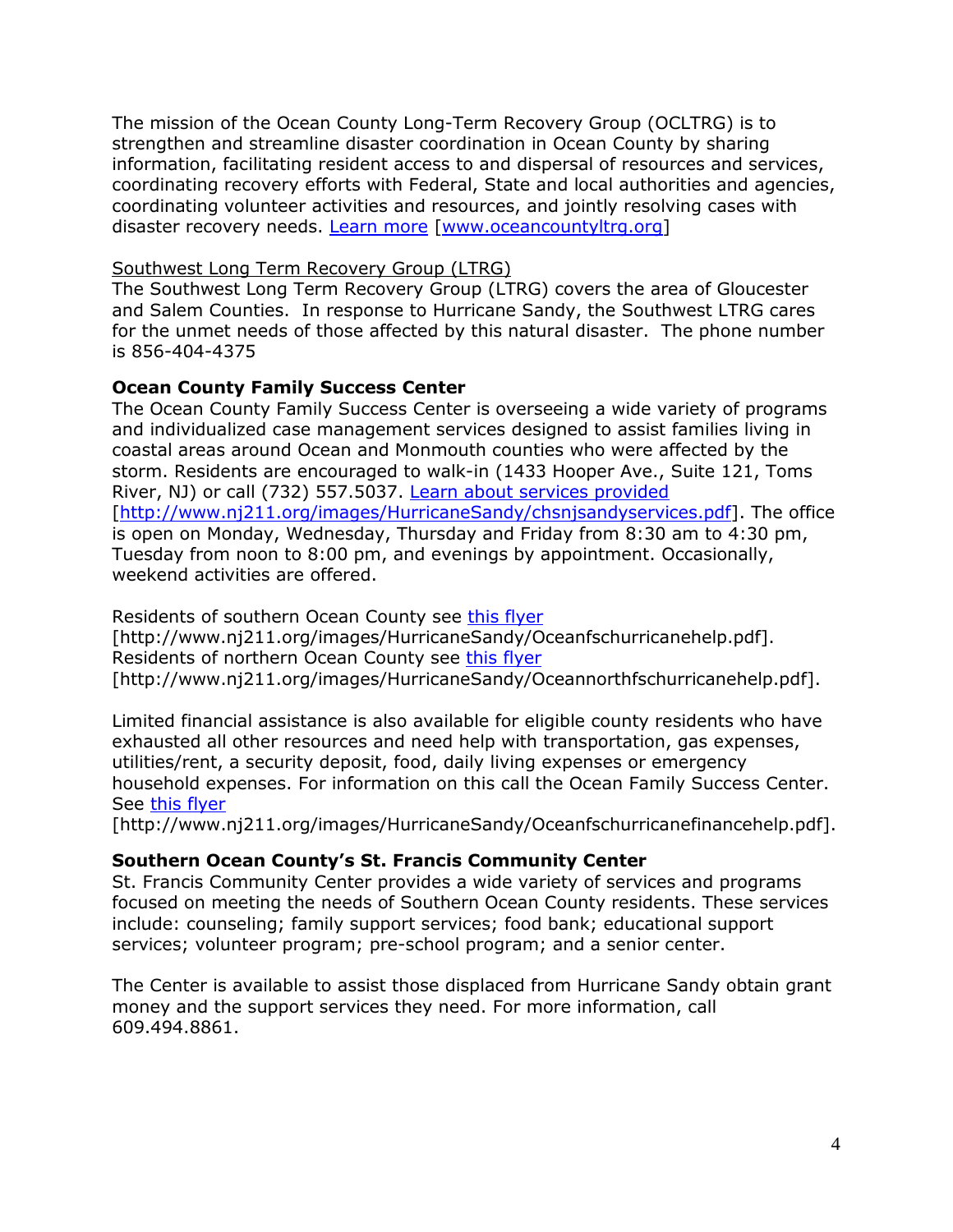### <span id="page-7-0"></span>**Disaster Mental Health Services and Emotional Support Resources**

Free counseling to help with the emotional toll of Hurricane Sandy and its aftermath is available to all NJ residents. Stress can surface in many forms and often appears weeks or months after a traumatic event. It may include anger, fatigue, loss of appetite, sleeplessness, nightmares, depression, inability to concentrate, hyperactivity and/or increased alcohol or drug use. If you or someone you know is experiencing distress or feeling overwhelmed by painful emotions related to recent events, call the **New Jersey** *MentalHealthCares***' Disaster Mental Health Helpline (877) 294-HELP (4357)** where experienced crisis counselors can be reached. A TTY line is available at (877) 294-4356. Translation services are available as well.

An informative guide, *Managing the Emotional Consequences of Storms and Floods* is also available (in English and Spanish) by following this link to [http://www.state.nj.us/humanservices/dmhs/disaster/#4.](http://www.state.nj.us/humanservices/dmhs/disaster/#4)

### **Disaster Distress Helpline**

The Disaster Distress Helpline is a national hotline that may be reached at 800-985- 5990. Helpline staff provide immediate crisis counseling and help to people affected by Hurricane Sandy. You can also text "TalkWithUs" to 66746 and begin the process of recovery. TTY for Deaf/Hearing Impaired: 1-800-846-8517

### **Path to Renewal**

Ocean Mental Health Services is offering a new service for individuals experiencing trauma as a result of Hurricane Sandy. This trauma specific service may be offered on a one-to-one basis or in a group setting, depending upon an individual's needs.

OceanMHS also has speakers to meet with groups including parent/teacher organizations, workplace in-services, Hurricane Sandy volunteers, community centers and more. These presentations will include information regarding signs of trauma, coping skills, stress management, and community mental health resources. Topics can be added upon request.

For more information or to schedule an appointment, call Jessica Husko at 732.228.0486 or Susan Calavano at 732.221.1492.

### <span id="page-7-1"></span>**Emotional Support for Children of All Ages**

Teens troubled by all that is happening around them can reach out to the 2NDFLOOR - a confidential and anonymous helpline for NJ's youth and young adults ranging in age from 10 to 24. It is open 24-hours-a-day, seven-days-a-week. Youth can either call the helpline using a toll-free number, 888-222-2228, or access the [interactive website](http://www.2ndfloor.org/) [http://www.2ndfloor.org/]. Calls to the 2NDFLOOR youth helpline are anonymous and confidential except in life-threatening situations.

The service is designed for listening, helping and guiding youth with their concerns. The phone lines are staffed by licensed professionals and trained volunteers (who are closely supervised and guided by social workers and professional counselors.)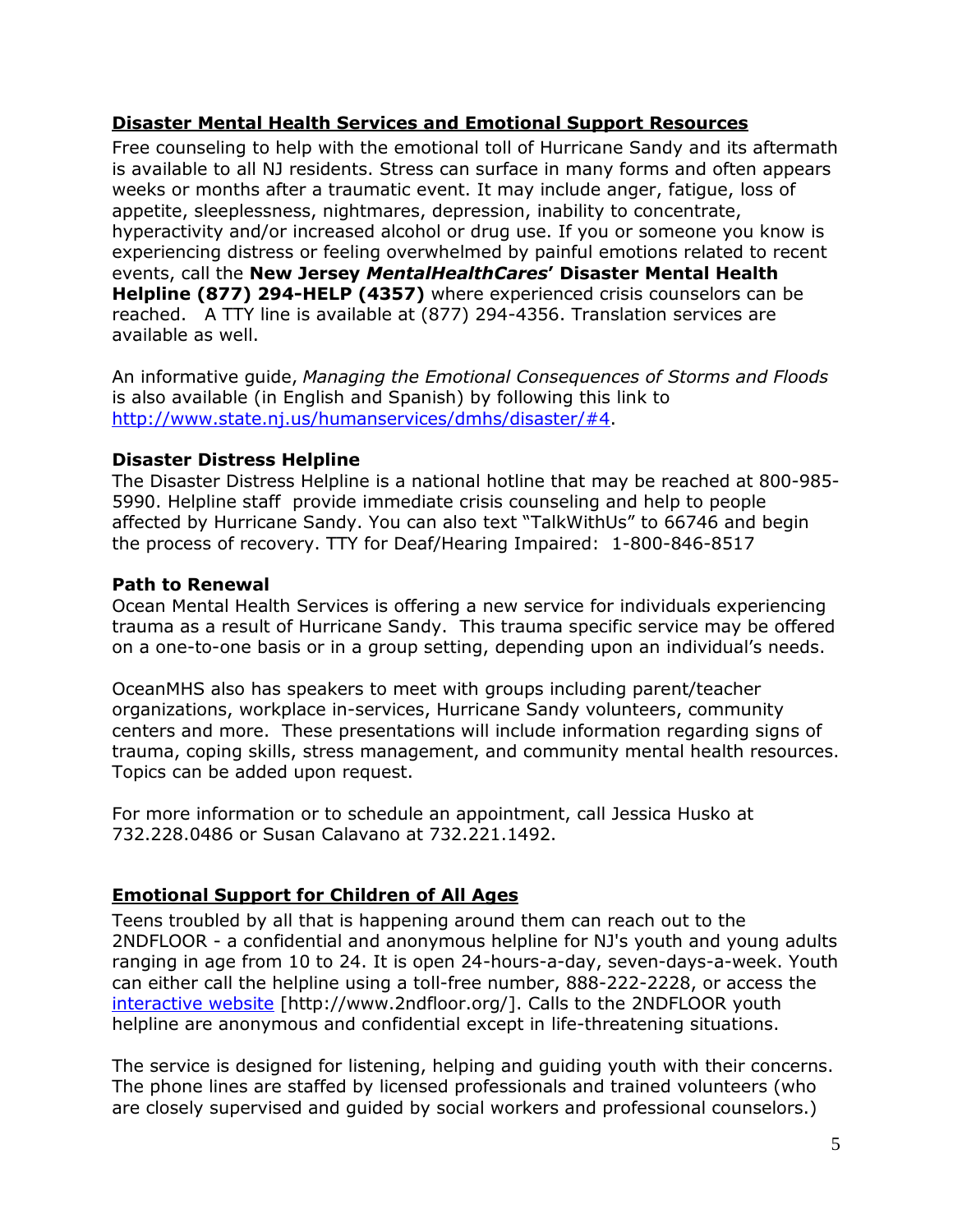Hearing impaired callers, can reach 2NDFLOOR at the following TTY number: 732- 264-1703.

### <span id="page-8-0"></span>**Commemorative Events Planned**

Events are being planned to commemorate the anniversary of Hurricane Sandy. Following is a list of those that we have been notified of:

**Atlantic County Resource Fair** (refreshments, interfaith service) Sat. October 26 from 10 - 2 at Stockton College

**Atlantic City's Anniversary Event** (resource fair, refreshments, interfaith service) Tuesday, October 29 from 10 - 2 Location - Atlantic County Offices, 1333 Atlantic Ave. in AC

**Ocean County Commemorative Event** (resource fair, food, interfaith service) Sunday, October 27 from 2 - 5pm Ocean County College, College Dr., Toms River

### **Southwest LTRG Interfaith Service**

Sunday, October 27 from 5 - 7 pm United Methodist Church, Pitman

**Cumberland County LTRG "Sandy-versary" Resource Event** (meal included) Saturday, November 2 from 4 - 7 pm Port Norris Middle School, Port Norris

### **Monmouth County's "Sandy One Year Later Conference"**

Tuesday, October 29 from 8:30 - 4:30 Monmouth University, Long Branch

### **Resources and Further Reading**

The [American Academy of Child and Adolescent Psychiatry's Disaster Resource](http://www.aacap.org/cs/DisasterTrauma.ResourceCenter)  [Cente](http://www.aacap.org/cs/DisasterTrauma.ResourceCenter)r's [http://www.aacap.org/cs/DisasterTrauma.ResourceCenter] website provides an overview of children's reactions to disasters, how to talk with children about a disaster, and when to be concerned about a child's response, including potential signs of PTSD in children.

#### [Talking to Children about Earthquakes and other Natural Disasters](http://www.aacap.org/galleries/default-file/TalkingtoKids.Earthquakes.NaturalDisasters.3.11.2011.pdf)

[http://www.aacap.org/galleries/defaultfile/TalkingtoKids.Earthquakes.NaturalDisasters.3.11.2011.pdf] provides suggestions for how to talk to children about natural disasters.

[Recovery After a Hurricane](http://nctsn.org/trauma-types/natural-disasters/hurricanes#tabset-tab-5) [http://nctsn.org/trauma-types/naturaldisasters/hurricanes#tabset-tab-5] is a good basic overall resource for parents and caregivers about hurricanes, their impact on children and families, what parents, teachers and others can do to help children cope with hurricanes, as well as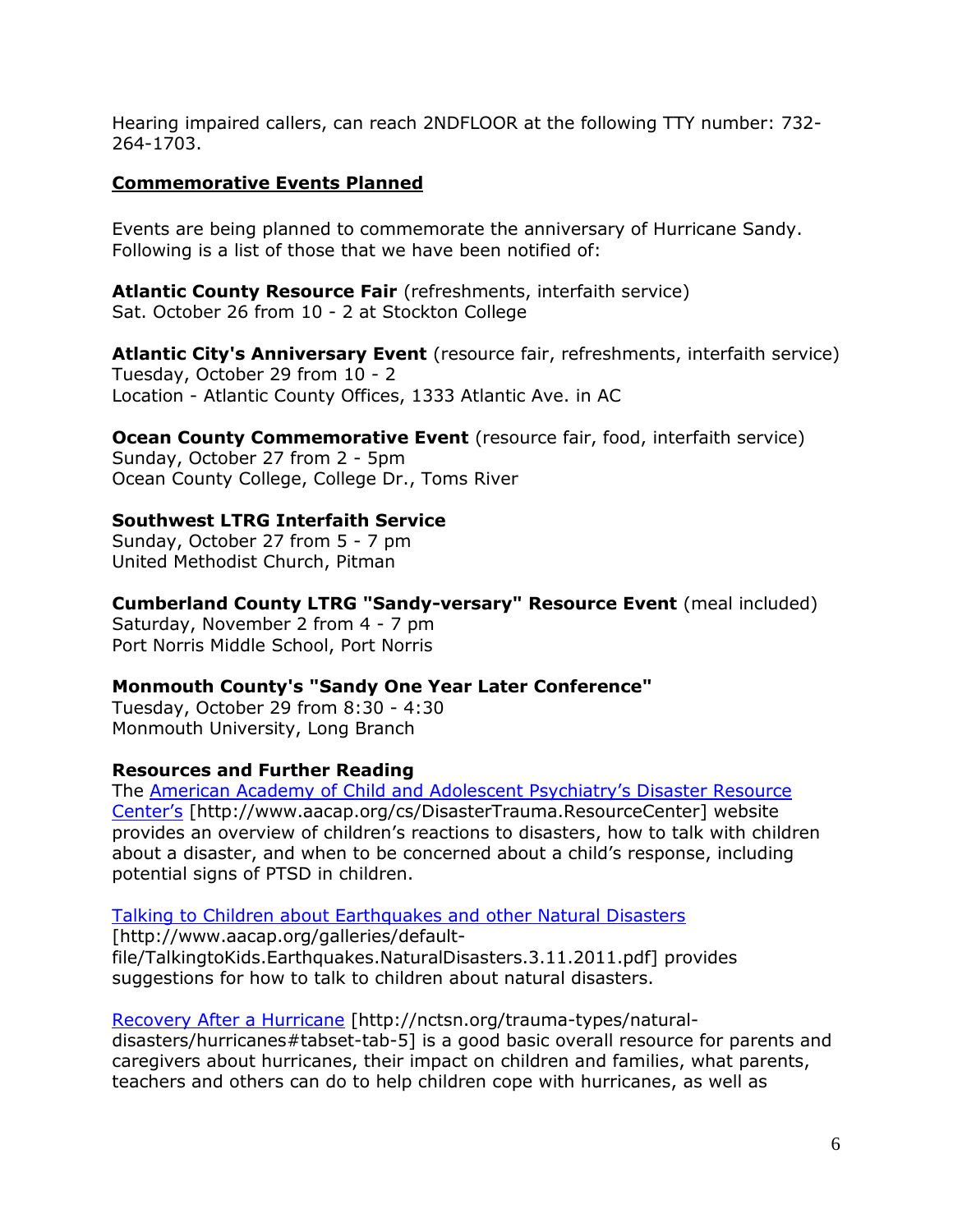activities for children and adolescents. The site's Description, Readiness, and Response tabs offer additional information.

Download a copy of Managing the Emotional [Consequences of Storms and Flooding](http://www.state.nj.us/humanservices/dmhs/disaster/Flood_Brochure_2011.pdf) [http://www.state.nj.us/humanservices/dmhs/disaster/Flood Brochure 2011.pdf]. (Also available in [Spanish](http://www.state.nj.us/humanservices/dmhs/disaster/Storms_and_Flooding_Brochure_Spanish.pdf)

[http://www.state.nj.us/humanservices/dmhs/disaster/Storms\_and\_Flooding\_Broch ure\_Spanish.pdf])

[Help for Families of Children with Special Needs](http://www.nj211.org/images/HurricaneSandy/HelpChildrenwithSpecialNeeds.pdf)

[http://www.nj211.org/images/HurricaneSandy/HelpChildrenwithSpecialNeeds.pdf] [Parents Guidelines for Helping Children after a Hurricane](http://www.nj211.org/images/HurricaneSandy/ParentsHelpingChildrenAfterHurricane.pdf)

[http://www.nj211.org/images/HurricaneSandy/ParentsHelpingChildrenAfterHurrica ne.pdf]

Watch how Big Bird responds to his lost nest in a portrayal of recovery after a [hurricane hits Sesame Street](http://www.sesamestreet.org/parents/theshow/episodes/the-hurricane)

<span id="page-9-0"></span>[http://www.sesamestreet.org/parents/theshow/episodes/the-hurricane].

# **NJ HELPS**

For complete information on all state social services and on-line applications please visit http://www.njhelps.org.

# <span id="page-9-1"></span>**Information and Referral**

**Call 2-1-1 by simply dialing 2-1-1 from any phone** to learn about your local community resources. Each county has specific services set up for individuals and families affected by the recent flooding. An experienced call specialist can help you find the best and most current service available to meet your needs.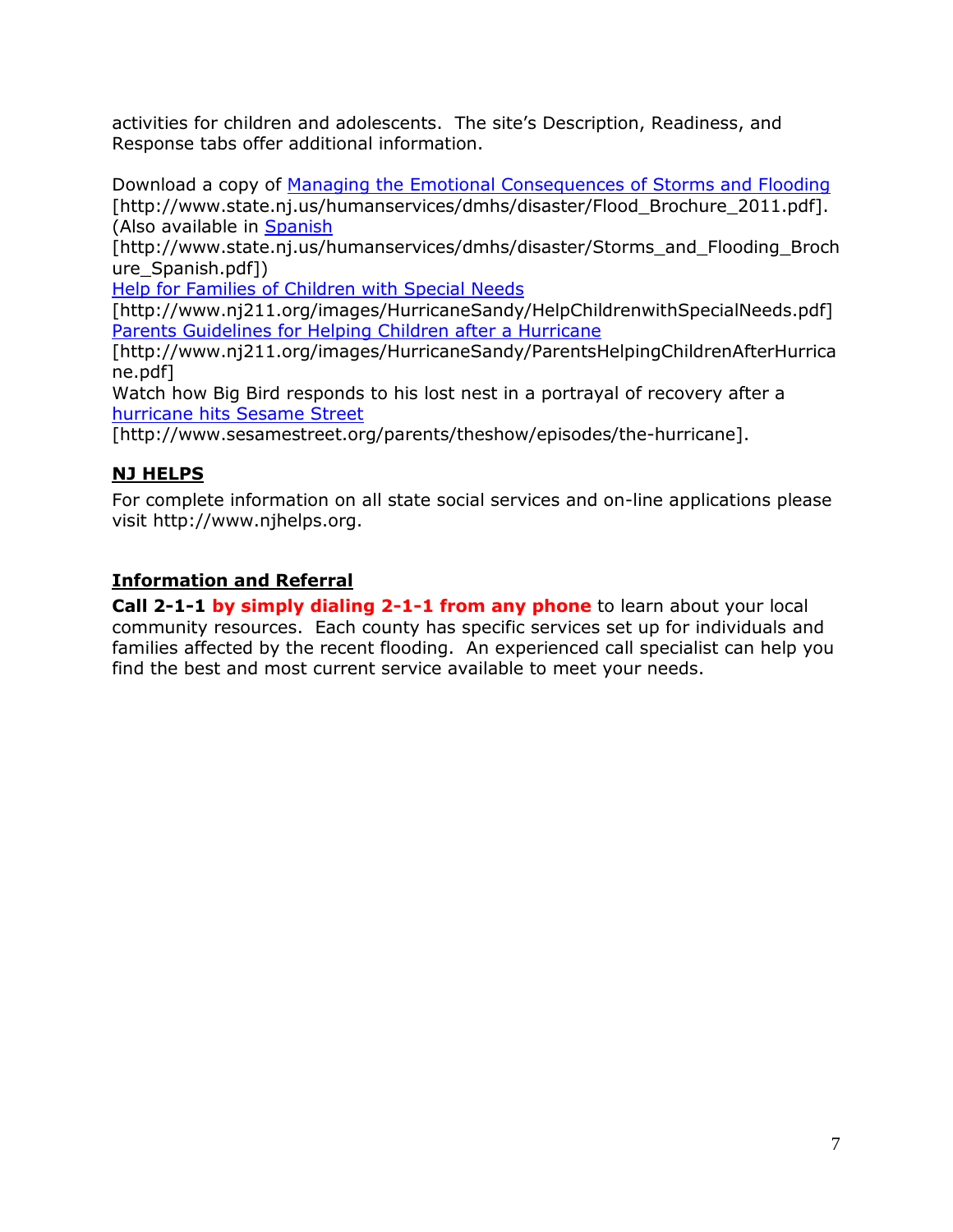### <span id="page-10-0"></span>**II. FINDING LONG-TERM HOUSING SOLUTIONS**

### <span id="page-10-1"></span>**Neighborworks Navigates the Road to Recovery**

NeighborWorks published [Navigating the Road to Housing Recovery](http://www.nw.org/network/aboutus/SandyRecovery.asp) [\[http://www.nw.org/network/aboutus/SandyRecovery.asp\]](http://www.nw.org/network/aboutus/SandyRecovery.asp), a comprehensive quide to resources and informative tutorial that has been structured to help hurricane survivors make educated decisions about rebuilding, relocating, rental options, insurance-related matters and home repairs. The guide is divided into four sections and organized in a manner that encourages readers to go to the sections that address their most pressing concerns. It will be updated as new resources become available.

# <span id="page-10-2"></span>**NJ Housing Resource Center (NJHRC)**

This is an online, housing information clearinghouse designed to help all New Jerseyans with their housing-related needs. Landlords throughout New Jersey are opening their available properties to Hurricane Sandy survivors. Many of these properties are now listed on the NJHRC. The site hosts information on available properties statewide. Searches on the database can be narrowed to limit your results to include a specific type of housing unit and the site includes maps and pictures and is updated bi-weekly to give an accurate reflection of housing availability in our state. [Visit the NJHRC website.](http://www.njhousing.gov/) [http://www.njhousing.gov/] and click on "Find Housing" or call 877.428.8844 for more housing information.

### <span id="page-10-3"></span>**The FEMA Housing Portal**

This site intended to help individuals and families, who have been displaced by a disaster, find a place to live. The portal consolidates rental resources identified and provided by federal agencies, such as the U.S. Department of Housing and Urban Development (HUD), U.S. Department of Agriculture (USDA), U.S. Veterans Administration (VA), private organizations, and the public, to help individuals and families find available rental units in their area. Once you find a suitable listing, call to see if it is still available. [Visit the FEMA Housing Portal.](http://asd.fema.gov/inter/hportal/home.htm) [http://asd.fema.gov/inter/hportal/home.htm]

### <span id="page-10-4"></span>**Housing Assistance for Homeless Veterans**

The Department of Housing and Urban Development and VA Supported Housing (HUD-VASH) Program provides permanent housing and ongoing case management treatment services for homeless Veterans who require these supports to live independently. This program allows Veterans and their families to live in Veteranselected apartment units and provides for the most vulnerable Veterans. It is especially helpful to Veterans with families, women Veterans, recently returning Veterans and Veterans with disabilities. [Learn more about HUD-VASH.](http://www.va.gov/HOMELESS/HUD-VASH_Eligibility.asp) [http://www.va.gov/HOMELESS/HUD-VASH\_Eligibility.asp]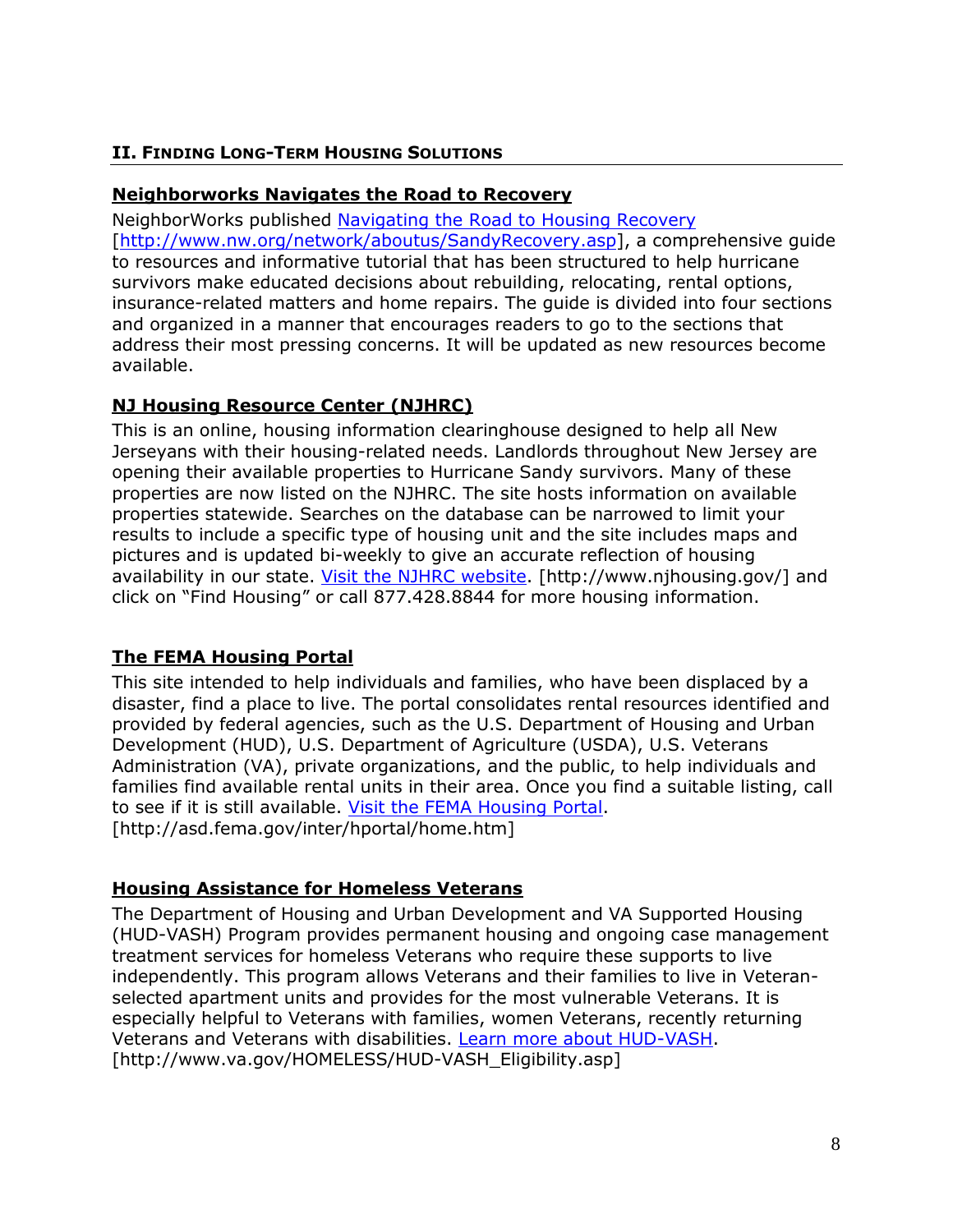Learn about other programs for veterans by reading [NJ 2-1-1 military assistance](http://www.nj211.org/military_resources09.cfm) [web pages.](http://www.nj211.org/military_resources09.cfm) [\[http://www.nj211.org/military\\_resources09.cfm\]](http://www.nj211.org/military_resources09.cfm)

# <span id="page-11-0"></span>**Further Housing Resources**

You may be eligible for assistance in finding housing, from these resources:

- [Your County Welfare Office](http://www.state.nj.us/humanservices/dfd/programs/njsnap/cwa/) [http://www.state.nj.us/humanservices/dfd/programs/njsnap/cwa/]
- Learn about other housing options on [NJ 2-1-1 housing-related web pages.](http://nj211.org/housing.cfm) [http://nj211.org/housing.cfm]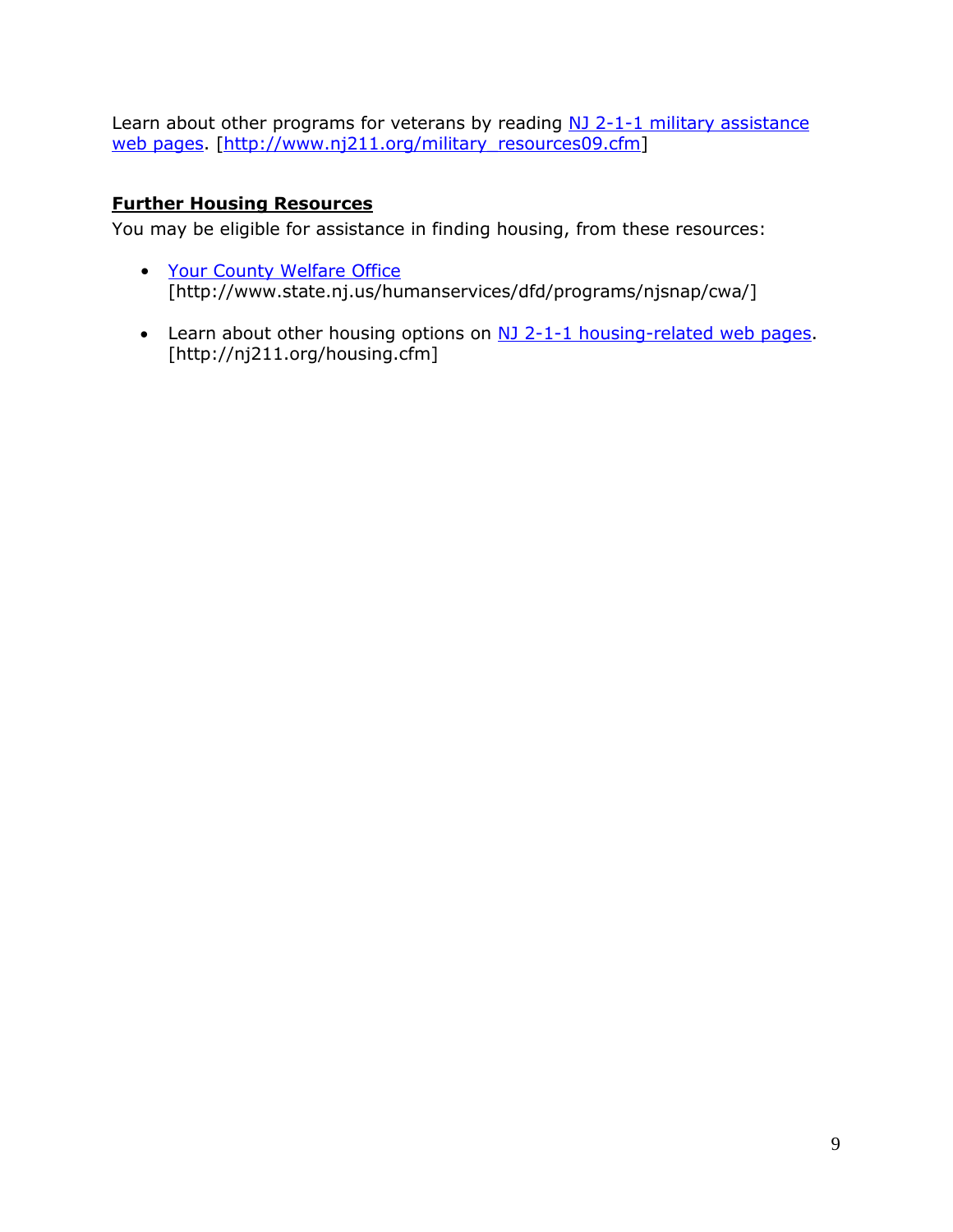### <span id="page-12-0"></span>**III. ASSISTANCE FOR HOMEOWNERS AND BUSINESSES**

In an effort to assist people living and working in the most impacted communities throughout the state, New Jersey is offering a variety of assistance opportunities to address the need for housing and alleviate some of the financial burden that many are suffering as they struggle to recover from the storm. In this section you will find information about aid through grant awards to homeowners who were impacted by the hurricane; assistance to homebuyers who are interested in purchasing a home and programs for recovering businesses. Two additional federally funded programs have been designed to assist in the repair and rebuilding of primary owner occupied residences. Those who are eligible are permitted to apply to both programs.

# <span id="page-12-1"></span>**Sandy Homeowner/Renter Assistance Program (SHRAP)**

The Sandy Homeowner/Rental Assistance Program is a temporary relief program designed to assist individuals and families who are experiencing a housing crisis as a result of Hurricane Sandy. The program is intended to provide housing stability by offering support to those affected by the storm.

Recipients of the program will receive assistance with costs associated with:

- maintaining temporary housing while their primary residence is repaired/rebuilt
- maintaining a primary residence for the household to return to when repair/reconstruction is completed
- maintaining housing after a reduction in income
- ensuring that affected households have items deemed essential for health and safety upon return to a primary residence.

Eligible households will be provided with assistance for paying mortgage, rent, retroactive or current utility payments and the purchase of essential furnishings/appliances.

### **Eligibility Requirements**

Recipients may receive assistance through this program for six months. In order to be eligible for the program, an individual or family unit must:

- Have a financial distress directly related to housing which is a direct result of Superstorm Sandy
- Be a U.S. citizen or eligible alien
- Not be currently receiving Work First New Jersey (WFNJ) benefits or eligible for WFNJ/SSI Emergency Assistance
- Household members must be legally or blood-related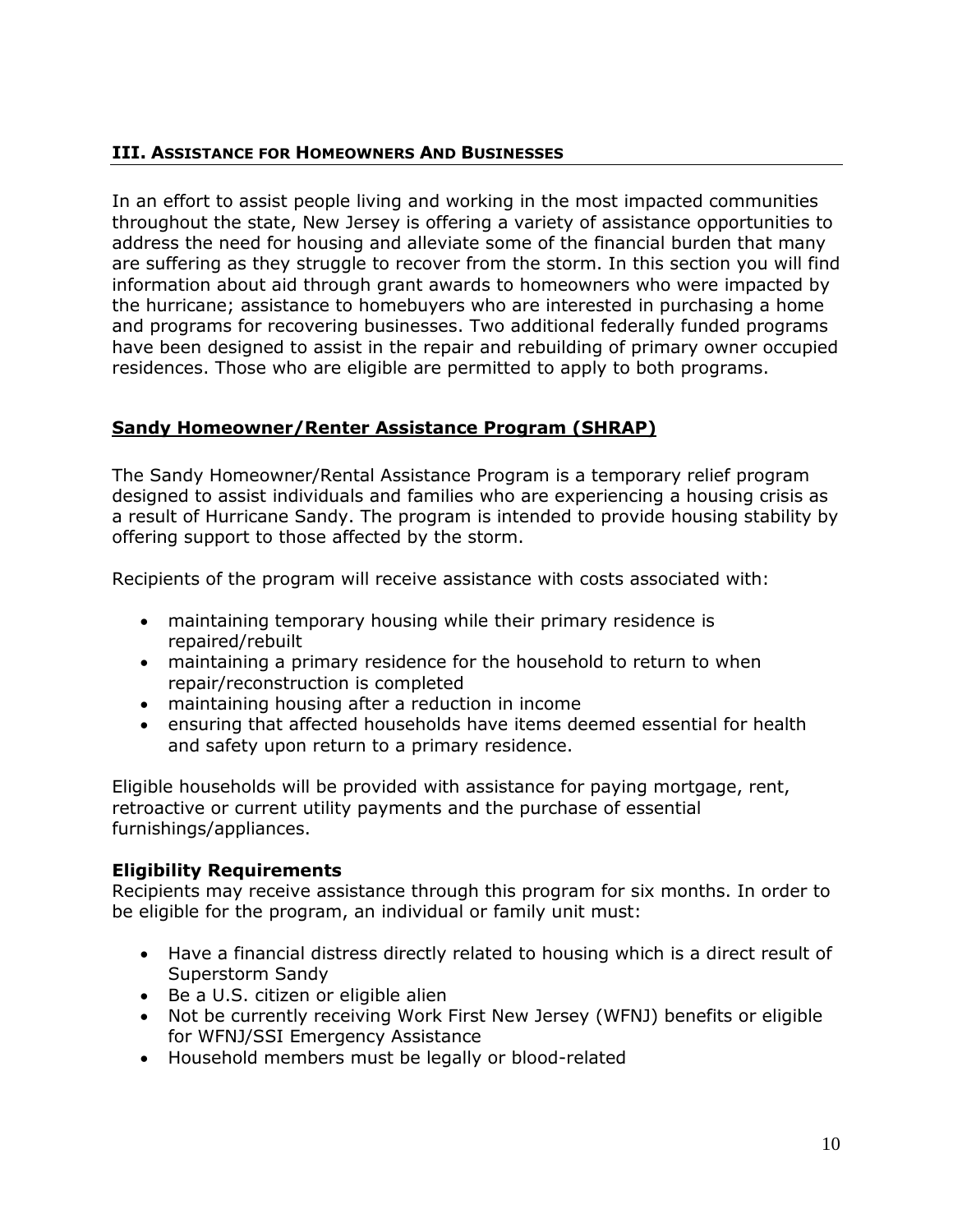[Learn more about this program](http://www.state.nj.us/humanservices/dfd/programs/shrap/)

[\[http://www.state.nj.us/humanservices/dfd/programs/shrap/\]](http://www.state.nj.us/humanservices/dfd/programs/shrap/) and the documentation that you must provide to be considered.

To learn more or to be considered for this program find the [agency in your area](http://www.nj211.org/images/HurricaneSandy/SHRAPProviders.pdf) [\[http://www.nj211.org/images/HurricaneSandy/SHRAPProviders.pdf\]](http://www.nj211.org/images/HurricaneSandy/SHRAPProviders.pdf) that has been designated to assist you.

### <span id="page-13-0"></span>**reNEWJERSEY Stronger**

With a focus on the most impacted communities throughout the state, New Jersey is offering aid through grant awards to homeowners who were impacted by the storm. [reNEWJERSEY Stronger](http://www.renewjerseystronger.org/) [http://www.renewjerseystronger.org/] is a website that provides information on federally funded programs that have been designed to assist in the repair and rebuilding of primary owner occupied residences. To contact the reNEW JERSEY Call Center call 1-855-SANDYHM (726-3946) from 9:00 am to 6:00 pm, Monday through Friday.

### <span id="page-13-1"></span>**Homeowner Resettlement**

*As of August 1, 2013, the Resettlement Program is no longer accepting applications.* 

This program provides a \$10,000 grant award to eligible homeowners whose primary residence was damaged by the storm. This program requires you to remain in or return to Sandy impacted communities. To be eligible for this grant your home must be located in one of the most severely impacted counties (Atlantic, Bergen, Cape May, Essex, Hudson, Middlesex, Monmouth, Ocean, and Union). Grant funds may be used for any non-construction purpose that assists you in remaining in, or returning to, the county in which you lived prior to the storm.

To learn more details about this program (including what you will need in order to apply) or to submit an application online go to the [reNewJerseyStronger website](http://renewjerseystronger.org/) [\[http://renewjerseystronger.org/\]](http://renewjerseystronger.org/); call 855.SANDYHM (726.3946); or apply in person at a Sandy Housing Recovery Center listed below. Regardless of how you apply all applications will be handled in the same manner.

### <span id="page-13-2"></span>**Homeowner Reconstruction, Rehabilitation, Elevation and Mitigation (RREM)**

*As of August 1, 2013, the RREM Program is no longer accepting applications.* 

This program provides up to \$150,000 for eligible homeowners to repair, elevate or rebuild their primary residences in the affected communities so that you can do the necessary work on your home to make it livable and so that you can comply with requirements for structures located in flood plains.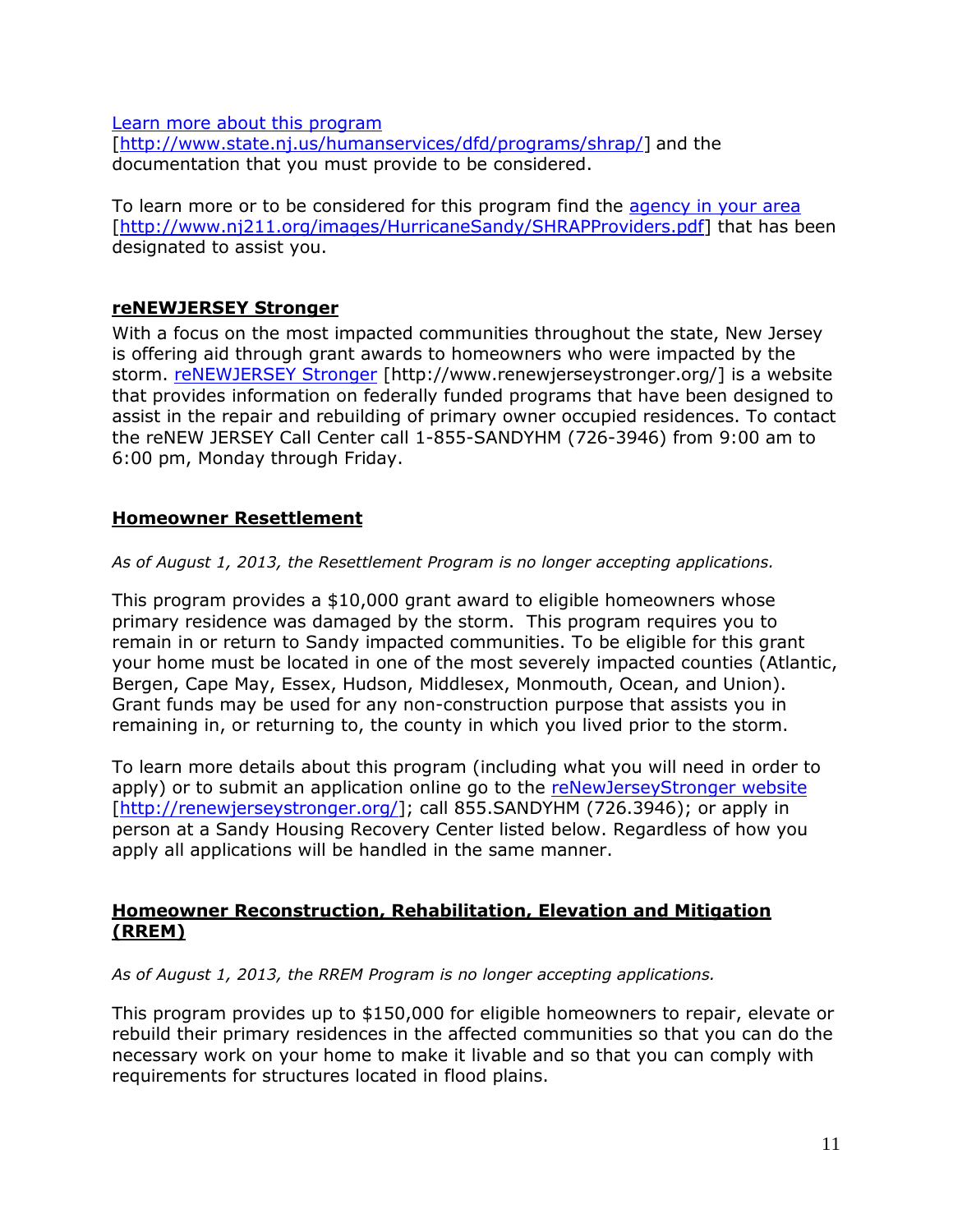The RREM program is intended to "fill the gap" between the cost of repairs and other funds the owner has received to repair the structure. The calculation of RREM assistance takes into consideration the cost of repairs and amounts the owner has received for home repairs from other sources such as insurance, FEMA, SBA, and non-profits.

To be eligible to receive RREM assistance applicants must meet the following eligibility factors:

- The damaged residence must be located in one of nine most impacted counties (Atlantic, Bergen, Cape May, Essex, Hudson, Middlesex, Monmouth, Ocean, and Union.)
- At the time of the storm (October 29, 2012), the damaged residence must have been owned and occupied by the applicant as the applicant's primary residence.
- The applicant must have registered for FEMA assistance.
- The residence must have sustained damage as a result of the hurricane with a FEMA Full Verified Loss (FVL) of at least \$8,000 or had more than one foot of water on the first floor.
- Homeowner must have a household adjusted gross annual income of less than \$250,000.

To learn more details about this program (including what you will need in order to apply) or to submit an application online go to the [reNEWJERSEY stronger website](http://renewjerseystronger.org/) [\[http://renewjerseystronger.org/\]](http://renewjerseystronger.org/); call 855.SANDYHM (726.3946); or apply in person at a Sandy Housing Recovery Center listed below. Regardless of how you apply all applications will be handled in the same manner.

# <span id="page-14-0"></span>**Hazard Mitigation Grant Program (HMGP) Elevation Program**

### *As of September 16, 2013, the HMGP Elevation Program is no longer accepting applications.*

The HMGP Elevation Program is a reimbursement grant program designed to help homeowners with the elevation of their primary single-family residences to meet the requirements of the flood insurance risk maps in flood-prone communities. The program is limited to the Sandy-impacted communities of Atlantic, Bergen, Cape May, Essex, Hudson, Middlesex, Monmouth, Ocean and Union. There are no income requirements for the program and FEMA registration is not required in order to apply. Homes targeted for buyout under the state's HMGP acquisition program are not eligible to participate. Additionally, federal regulations restrict homeowners who have already begun elevation work from applying.

Eligible applicants can receive reimbursement of up to \$30,000 for elevations on existing single-family homes. Apply for elevation grant assistance at [reNewJerseyStronger website](http://www.renewjerseystronger.org/) [www.renewjerseystronger.org] or by calling 1-855- SANDYHM (1-855-726-3946). People can also apply in person at one of the Housing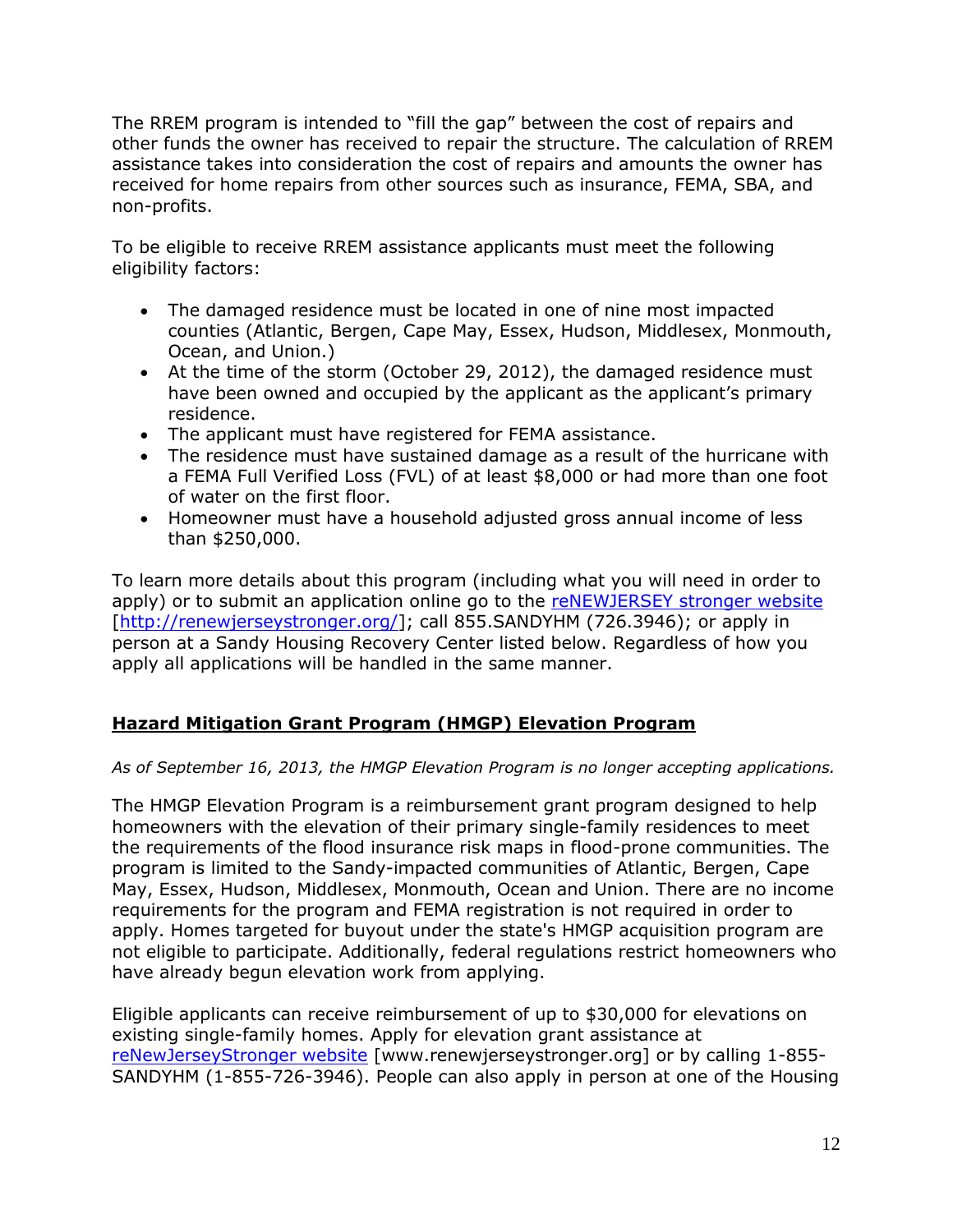Recovery Centers open in each of the nine most-impacted counties. **The HMGP Elevation Program application period closes on September 15, 2013.**

### <span id="page-15-0"></span>**Landlord Rental Repair Program**

The Landlord Rental Repair Program is designed to restore rental properties that were damaged by Hurricane Sandy. The program provides up to \$50,000 per storm-damaged unit to assist eligible landlords of rental property to repair residential rental property damaged by the storm. To be eligible for the award, the landlord must then rent the repaired unit(s) to low and moderate income families at approved affordable rents. [Learn more](http://www.renewjerseystronger.org/landlord-rental-repair-program/)

[\[http://www.renewjerseystronger.org/landlord-rental-repair-program/\]](http://www.renewjerseystronger.org/landlord-rental-repair-program/).

# <span id="page-15-1"></span>**Sandy Homebuyer Assistance Program**

*As of September 30, 2013, the Sandy Homebuyer Assistance Program is no longer accepting preapplications. Applications received through September 30, 2013 will continue to be processed on a first-come, first-serve basis.*

The Sandy Homebuyer Assistance program is a forgivable, interest free loan program that provides financial incentive for homebuyers – including creating firsttime buyers from renters – to purchase a home. Buyers participating in the program would identify a property they want to purchase, obtain a first mortgage from a traditional source, and if qualified, would get a state funded second mortgage of up to \$50,000 which would require no monthly payments. If the homebuyer stays in the home for five years the loan is forgiven and never needs to be repaid. [Learn more.](http://www.renewjerseystronger.org/about-the-sandy-homebuyer-assistance-program/) [\[http://www.renewjerseystronger.org/about-the-sandy](http://www.renewjerseystronger.org/about-the-sandy-homebuyer-assistance-program/)[homebuyer-assistance-program/\]](http://www.renewjerseystronger.org/about-the-sandy-homebuyer-assistance-program/)

### <span id="page-15-2"></span>**Housing Recovery Center Locations**

Local *reNEW JERSEY Stronger* Offices will answer questions about the Homeowner Resettlement Program; Homeowner Reconstruction, Rehabilitation, Elevation and Mitigation (RREM); Hazard Mitigation Grant Program (HMGP) Elevation Program; Landlord Rental Repair Program; and the Sandy Homebuyer Assistance Program

| Repair Frogram, and the Danay Homebayer Assistance Frogram |                                                 |  |
|------------------------------------------------------------|-------------------------------------------------|--|
| <b>Atlantic County</b>                                     | 500 Scarborough Drive, Suite 101                |  |
|                                                            | Egg Harbor Township, NJ                         |  |
|                                                            | Hours: M-F 10:00am-7:00pm; SA Noon-5:00pm       |  |
| <b>Bergen County</b>                                       | 140 E. Ridgewood Avenue, 1st Floor, South Tower |  |
|                                                            | Paramus, NJ                                     |  |
|                                                            | Hours: M-F Noon-6:00pm                          |  |
| <b>Cape May County</b>                                     | 3860 Bayshore Road, Suite 5                     |  |
|                                                            | North Cape May, NJ                              |  |
|                                                            | Hours: M-F Noon-6:00pm                          |  |
| <b>Essex County</b>                                        | 2 Gateway, 9th Floor                            |  |
|                                                            | Newark, NJ                                      |  |
|                                                            | Hours: M-F Noon-6:00pm                          |  |
| <b>Hudson County</b>                                       | 438 Summit Avenue, 6th Floor                    |  |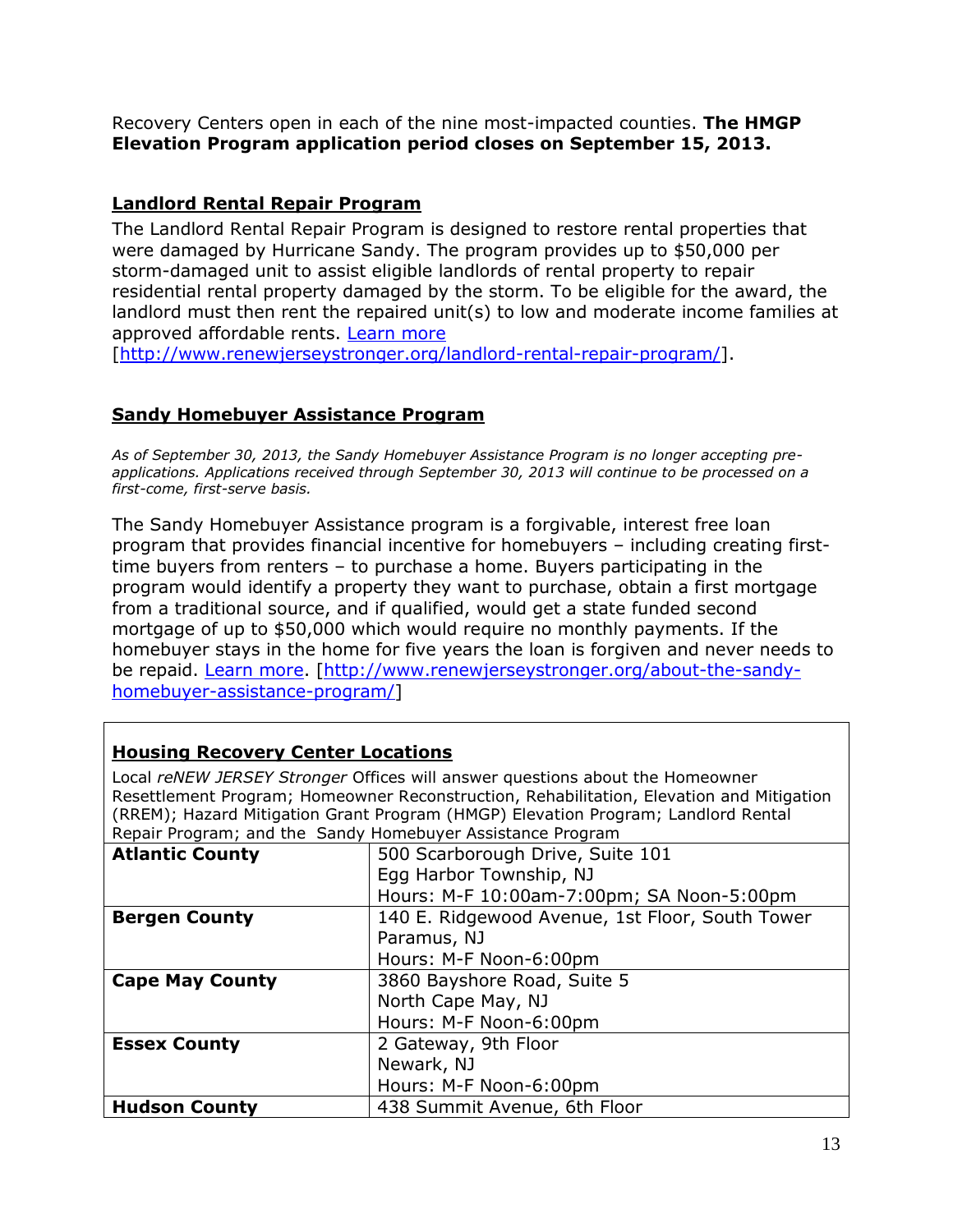|                         | Jersey City, NJ                                     |
|-------------------------|-----------------------------------------------------|
|                         | Hours: M-F Noon-6:00pm                              |
| <b>Middlesex County</b> | 1 Metroplex Drive                                   |
|                         | Edison, NJ                                          |
|                         | Hours: M-F Noon-6:00pm                              |
| <b>Monmouth County</b>  | 3 Paragon Way, Suite 150                            |
|                         | Freehold, NJ                                        |
|                         | Hours: M-F 10:00am-7:00pm; SA Noon-5:00pm           |
| <b>Ocean County</b>     | 750 Vassar Avenue, Suite 1                          |
|                         | Lakewood, NJ                                        |
|                         | Hours: M-F 10:00am-7:00pm; SA Noon-5:00pm           |
| <b>Union County</b>     | 150 Morris Avenue, Suite 101                        |
|                         | Springfield, NJ                                     |
|                         | Hours: M-F Noon-6:00pm                              |
|                         | Source: http://www.renewjerseystronger.org/contact/ |
|                         | Last update: 10.22.13                               |

### <span id="page-16-0"></span>**Coastal Habitat for Humanity's Neighborhood Revitalization Program**

Coastal Habitat for Humanity serves the coastal communities of southern Monmouth County, reaching from Deal Road in Ocean, NJ on the north to the Monmouth/Ocean County line on the south and everything east of the Garden State Parkway. Homeowners located in this area whose home was damaged or destroyed by Hurricane Sandy and who cannot afford the costs of repair or reconstruction may be able to get assistance with repairs through the Coastal Habitat for Humanity's Neighborhood Revitalization Program. [Download an application](http://www.coastalhabitat.org/docs/chfh_application.pdf) [\[http://www.coastalhabitat.org/docs/chfh\\_application.pdf\]](http://www.coastalhabitat.org/docs/chfh_application.pdf)

#### <span id="page-16-1"></span>**Financial Incentives through NJ's Clean Energy Program**

Temporary financial incentives are being offered through New Jersey's Clean Energy Program to New Jersey residents, business owners and local government officials recovering from the damage of Hurricane Sandy.

If your home is located in a zip-code designated as a "major" or "minor" damaged area impacted by Hurricane Sandy, you may be eligible for these enhanced incentives on high efficiency equipment including furnaces, boilers, heat pumps, gas water heaters and mini-split units.

If you are located outside the eligible zip code list, you may also qualify for increased incentives by demonstrating that you have experienced damage caused by Hurricane Sandy. Applications for Hurricane Sandy relief incentives outside the eligible zip code list will be reviewed on a case-by-case basis. Qualifying equipment purchased on or after October 29, 2012 through June 30, 2014 is eligible.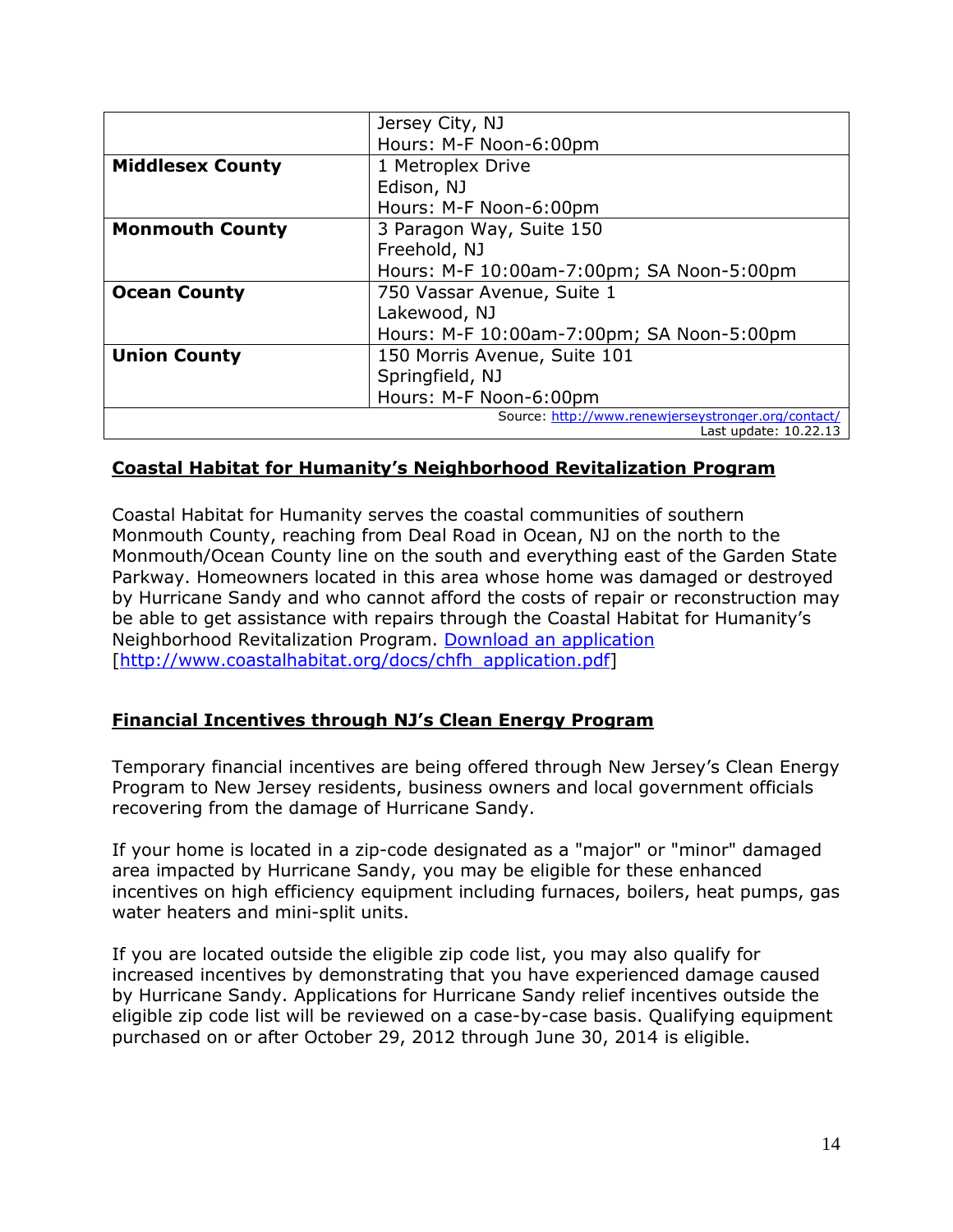Find application procedures, a list of qualifying locations, answers to frequently asked questions and more by going to [NJ's Clean Energy Program website](http://www.njcleanenergy.com/SANDY). Call 866-NJSMART, extension 4, to speak with someone about this incentive program.

### <span id="page-17-0"></span>**NewJersey Homekeeper Program**

The New Jersey HomeKeeper Program offers up to \$48,000 in forgivable mortgage assistance to New Jersey homeowners who are at risk of losing their homes to foreclosure as direct result of unemployment or underemployment. To learn more about this program and apply online go to [https://www.njhomekeeper.com/.](https://www.njhomekeeper.com/)

# <span id="page-17-1"></span>**Homeless Prevention Program (HPP)**

This program provides temporary assistance to households who are facing eviction or foreclosure because of conditions that have left them incapable of making payments. Natural disasters fall into this category but must be documented by the Red Cross or a letter from FEMA. This aid is temporary and is based upon income eligibility. [Learn more about HPP.](http://www.state.nj.us/dca/divisions/dhcr/offices/hpp.html)

[http://www.state.nj.us/dca/divisions/dhcr/offices/hpp.html ]

# <span id="page-17-2"></span>**Building to a Higher Standard – ICC Coverage**

New advisory base flood elevation maps published in December 2012 by the Federal Emergency Management Agency show how high buildings should be elevated to minimize damage from future flooding. Building higher means higher costs, but rebuilding to old standards may prove even more costly because insurance premiums will be raised if new standards are not met and when the next super storm comes along you will still be in harm's way.

Flood insurance policyholders in high-risk areas, also known as special flood hazard areas, may get additional relief from their insurance carrier through a FEMA program known as Increased Cost of Compliance coverage. If policyholders meet eligibility requirements of the program they may get up to \$30,000 to help pay the costs of satisfying their community's floodplain ordinance.

The money can be used to raise your home or business to, or above, the flood elevation level adopted by your local government; to move your building out of harm's way; demolish it; or modifying it to make it flood-proof.

Increased Cost of Compliance claims are paid only on flood-damaged homes in a high-risk area that don't already comply with the local flood plain ordinances. The amount of flood damage has to be declared by local authorities as substantial. The coverage can only be used to pay for costs of meeting the floodplain management ordinance in your community.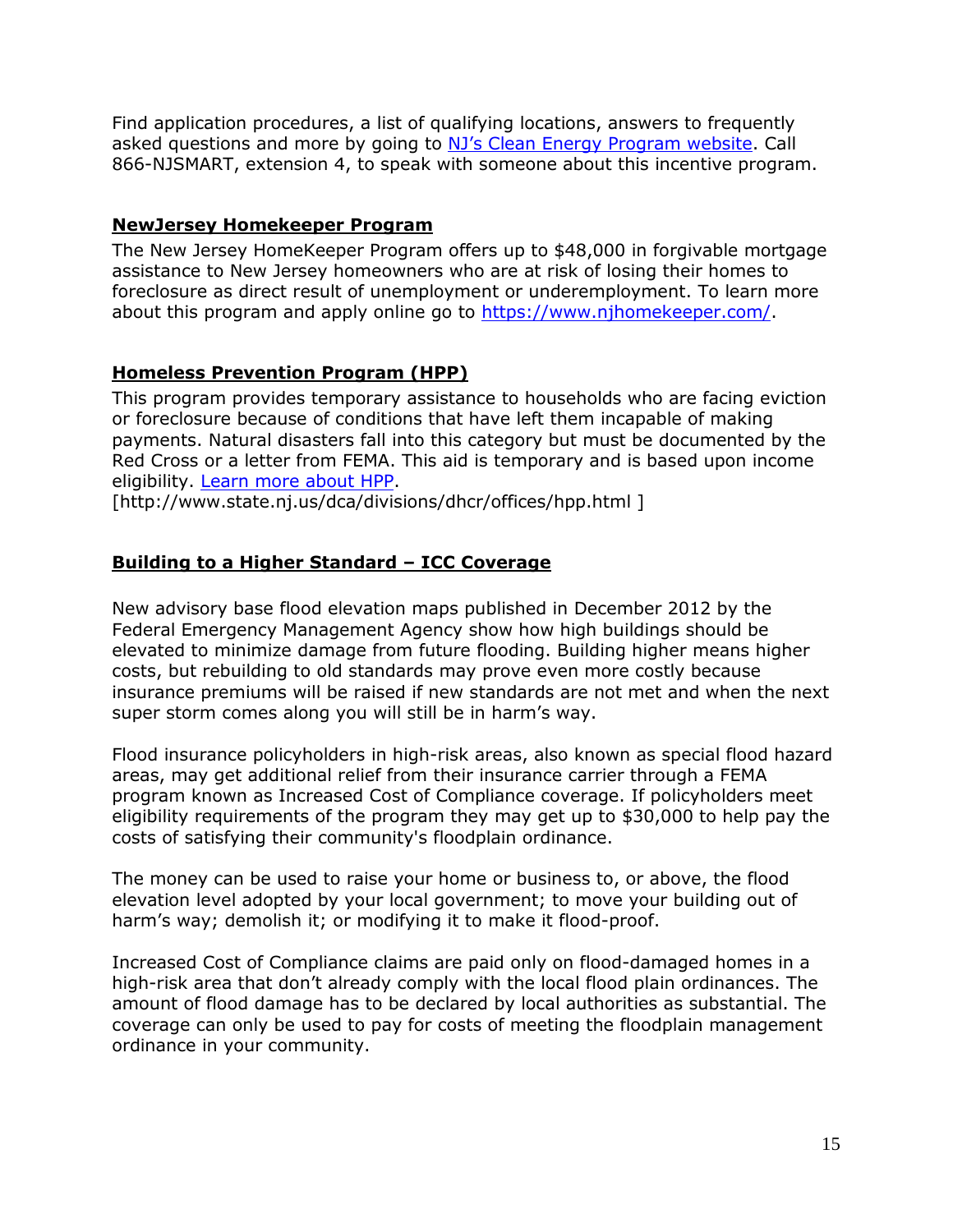For more information on ICC coverage, call your insurance company or agent, or learn more online at [http://www.fema.gov/national-flood-insurance-program-](http://www.fema.gov/national-flood-insurance-program-2/increased-cost-compliance-coverage)[2/increased-cost-compliance-coverage.](http://www.fema.gov/national-flood-insurance-program-2/increased-cost-compliance-coverage)

# <span id="page-18-0"></span>**Willing Seller Program**

The federal government has devoted \$300 million to fund the Willing Seller Program which will give homeowners the option of selling their properties damaged by Hurricane Sandy in tidal areas of New Jersey. The buyout plan involves approximately 1,000 homes impacted by Sandy, in addition to another 300 repetitively flood-damaged homes located in the Passaic River Basin. The program is designed to give homeowners the ability to choose the best option for their individual situation.

The offers to willing seller homeowners are expected to begin starting in July through New Jersey's existing Blue Acres Program, with the first closings expected by Labor Day and all of the closings done within one year. The initial targets will include about 350 homes in Sayreville and South River in Middlesex County that were impacted by flooding from the Raritan and South Rivers, and Delaware Bay homes in Lawrence Township in Cumberland County.

The state is targeting clusters of homes or entire neighborhoods that were ravaged by the storm for buyouts. Those homes eventually will be razed and the areas maintained as open space that can handle future flood waters, while keeping people and property out of harm's way.

A specially created buyout team at the Department of Environmental Protection (DEP) is working to process sellers' applications and get the paperwork portion of this effort done quickly. The DEP has transferred personnel temporarily to handle the expected influx of willing sellers and to process the applications efficiently and help families get through the process as painlessly as possible.

Case managers are reaching out personally to individual homeowners to help guide them through the buyout process. Property appraisals and title work will begin in June.

Homeowners interested in selling their homes through this process also may contact the DEP's Blue Acres Program at 609-984-0500. [Learn more](http://www.nj.gov/governor/news/news/552013/approved/20130516a.html) [http://www.nj.gov/governor/news/news/552013/approved/20130516a.html]

# <span id="page-18-1"></span>**Project Restore HOPE Provides Financial Guidance**

*Project Restore HOPE: Hurricane Sandy* provides long-term financial recovery information, guidance and empowerment services to small businesses, families and individuals devastated by the storm. Included are the following financial guidance and assistance services:

Disaster Recovery Budget Guidance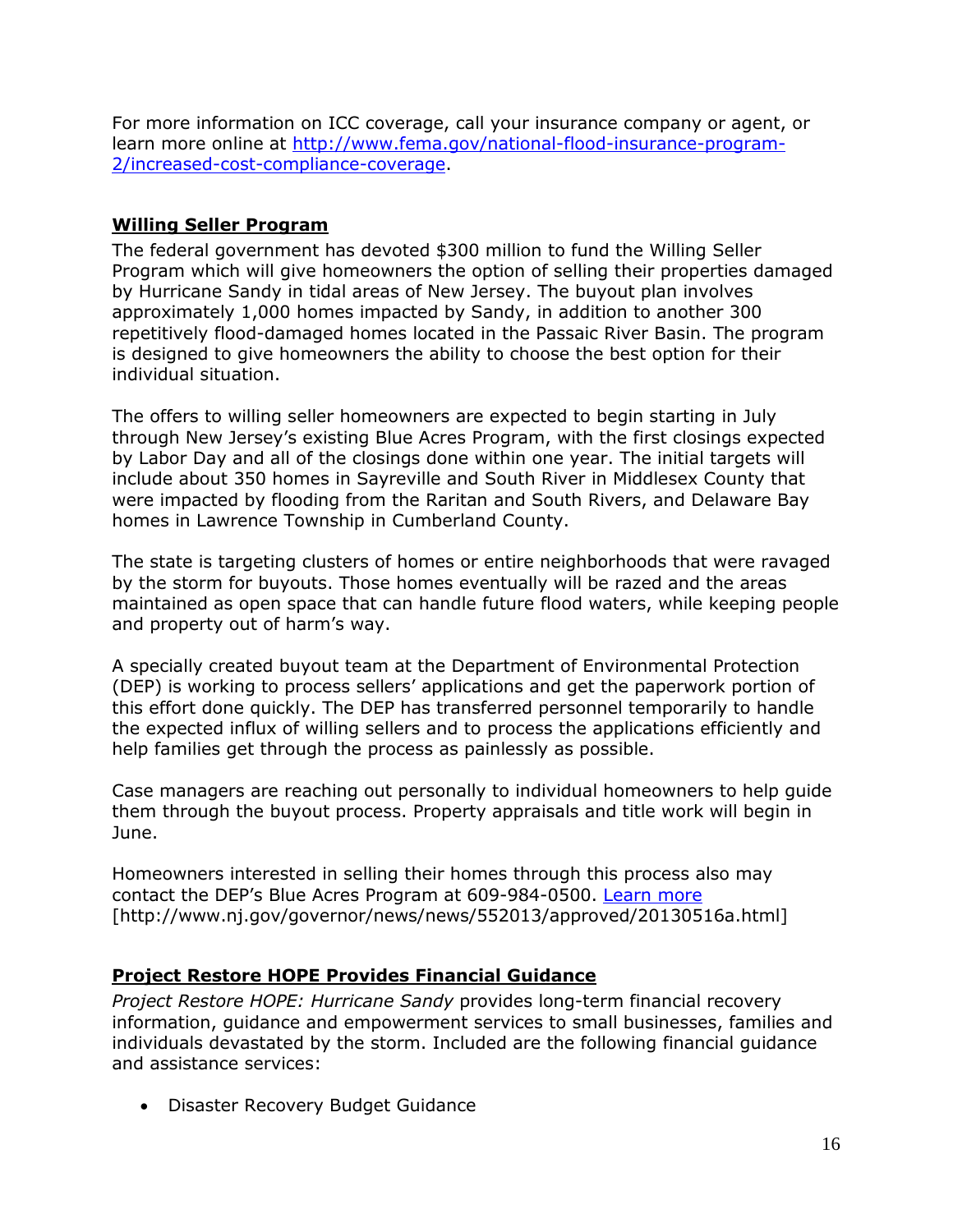- Financial Case Management and Counseling
- Insurance Claim Assistance
- Government and Private Agency Referrals
- Lost Document Recovery Assistance
- Grant and Loan Application Assistance
- Assistance Working with Creditors

Anyone affected by the devastating effects of Sandy should call the HCA toll-free hotline at 888-388-HOPE (4673) to receive the free disaster financial recovery information. [Learn more.](http://www.operationhope.org/prh-sandy#sthash.qsQ3DUT9.dpuf) [http://www.operationhope.org/prhsandy#sthash.qsQ3DUT9.dpuf]

### <span id="page-19-0"></span>**SCORE**

[SCORE](http://www.sandy.score.org/) [http://www.sandy.score.org/] is a nonprofit association dedicated to helping small businesses. The organization offers a variety of free written resources to help businesses prepare for and recover from a natural disaster. Volunteer mentors are available to help businesses affected by the storm to get back on track for the future.

# <span id="page-19-1"></span>**SBA Loans**

SBA provides low interest disaster loans to homeowners, renters, businesses of all sizes and private, non-profit organizations to repair or replace real estate, personal property, machinery & equipment, inventory and business assets that have been damaged or destroyed in a declared disaster. Even if you don't get approved for this loan or don't want to accept the loan, you should apply because it will open the doorway for other potential opportunities for financial assistance. **The filing deadline to return applications for physical property damage was extended to April 1, 2013. The deadline to return economic injury applications is July 31, 2013.**

Additional information on the disaster loan program can be obtained by calling SBA's Customer Service Center at 800-659-2955 (800-877-8339 for the deaf and hard-of-hearing) or by sending an email to [disastercustomerservice@sba.gov](mailto:disastercustomerservice@sba.gov) . The office is open Monday through Friday from 8:00 a.m. through 6:00 p.m.

### <span id="page-19-2"></span>**Stronger NJ Business Grant Program**

Under the Stronger NJ Business Grant program, small businesses and non-profits may apply for grants and forgivable loans of up to \$50,000 per impacted location. If an entity has multiple locations in New Jersey incorporated under a single federal tax identification or employer identification (EIN) number, it may use one application to seek funds for all incorporated, impacted locations, and may receive up to \$50,000 per impacted location, but no more than \$250,000 in the aggregate.

Applicants to the Stronger NJ Business Grant program must show that each damaged location for which funding is sought sustained at least \$5,000 in Sandy-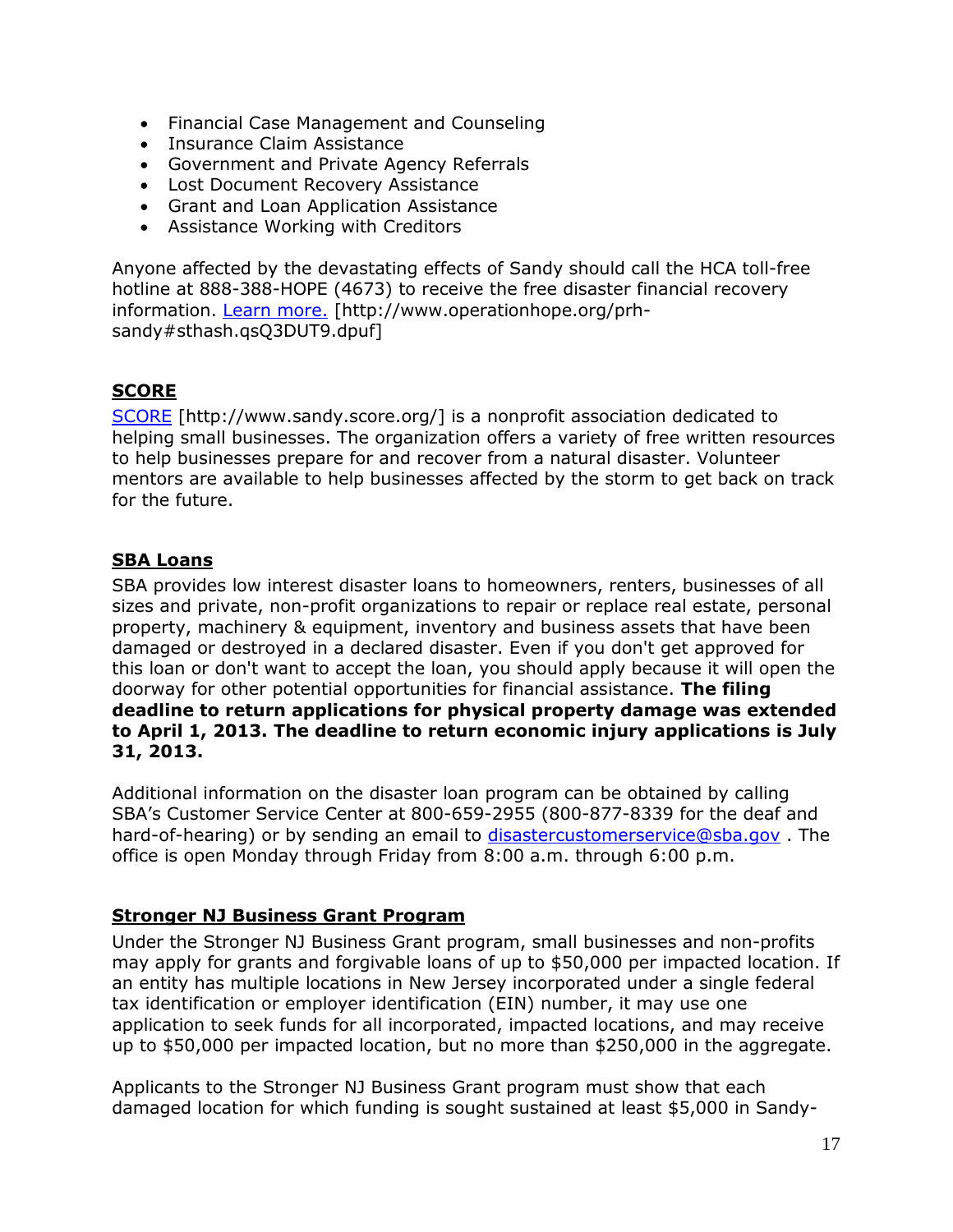related physical damage, which may include damage to real property and nonperishable/non-consumable inventory.

Eligible costs under the Stronger NJ Business Grant program include working capital (operating expenses), inventory, equipment, machinery, fixtures, furnishings, and prospective construction. If an applicant seeks multiple types of funding, according to program policy, working capital and inventory expenses will be prioritized.

Learn more about this program and the application process by going to the NJ [Economic Development Authority website](http://application.njeda.com/strongernjbusinessgrant/)

[\[http://application.njeda.com/strongernjbusinessgrant/\]](http://application.njeda.com/strongernjbusinessgrant/), by contacting the NJEDA Office of Recovery at 855.SANDY.BZ or by emailing

[StrongerNJBusiness@njeda.com.](mailto:StrongerNJBusiness@njeda.com) Call center hours are: Monday - Friday: 8 a.m. -6 p.m.

# <span id="page-20-0"></span>**Microloan Program for Small Businesses**

UCEDC, a Community Development Financial Institution and US Small Business Administration (SBA) microlender, provides access to capital to underserved populations and communities. While available to all small business owners in New Jersey, their microloan program especially supports borrowers with little to no credit history, low-income borrowers, and women and minority entrepreneurs. Loan officers are prepared to give hurricane-affected businesses top priority in the application process. Business owners can call UCEDC at 908-527-1166 to see if they qualify or they can go [online.](http://ucedc.com/content/storm-recovery-loan-program) [\[http://ucedc.com/content/storm-recovery-loan](http://ucedc.com/content/storm-recovery-loan-program)[program\]](http://ucedc.com/content/storm-recovery-loan-program)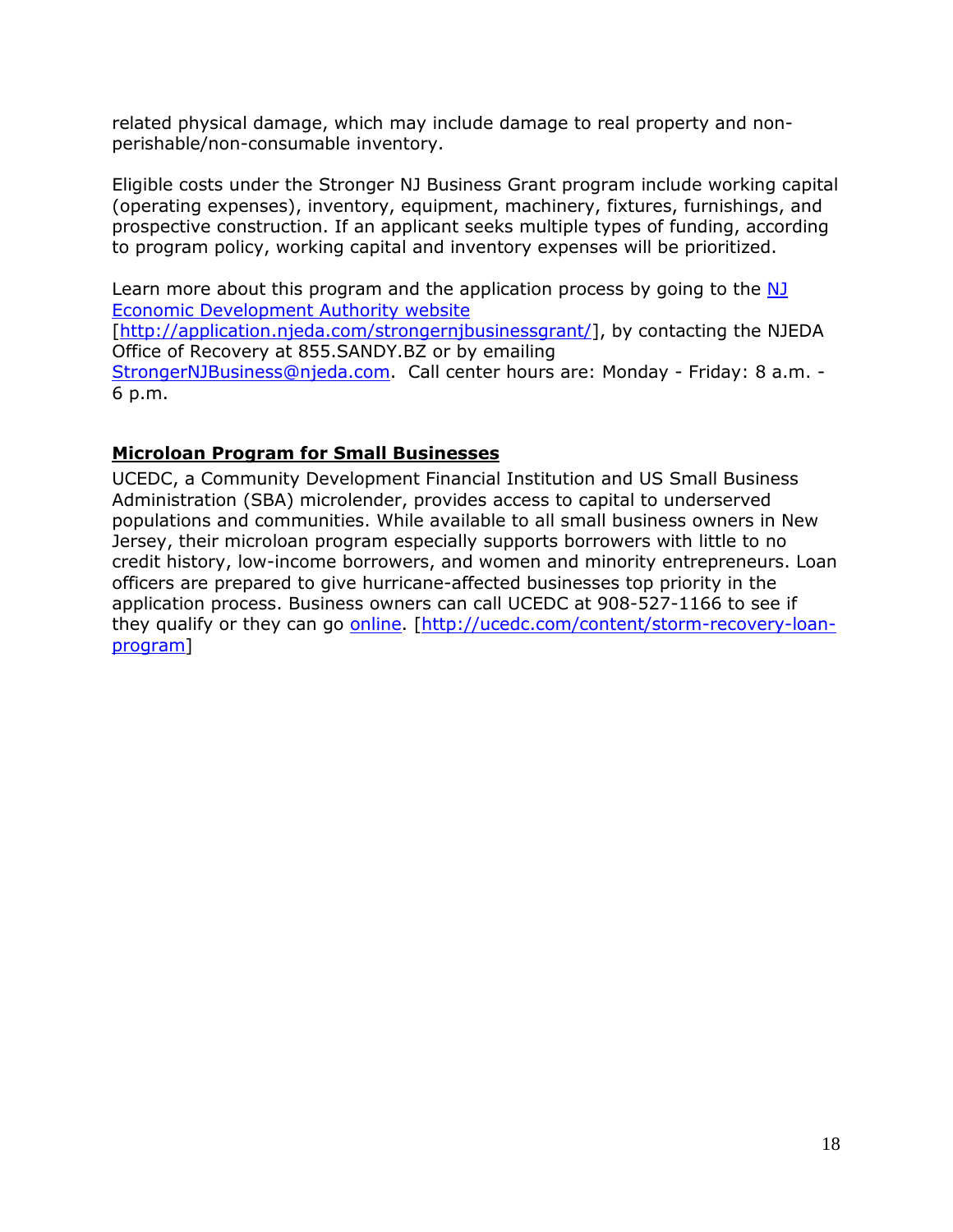#### <span id="page-21-0"></span>**IV. INSURANCE AND LEGAL RESOURCES**

### <span id="page-21-1"></span>**Legal Services of NJ**

**Call 1-888-222-5765 to be connected to the Legal Services of New Jersey Hurricane Sandy Legal Assistance Hotline.** The hotline was created to assist lower income New Jersey residents with civil legal problems caused by Hurricane Sandy or the aftermath of t/e storm. To those who qualify, all services are free.

The Hotline is scheduled to remain open through November, 2013 and can be reached from Monday through Friday, 8:00 a.m. to 5:30 p.m. You may also apply for Legal Services [online](https://lsnjlawhotline.org/) [https://lsnjlawhotline.org/]. You will receive a response within 2 business days. Find out more [here](http://www.nj211.org/images/HurricaneSandy/LSNJHurricaneSandyLegalAssistanceHotlineFlyer.pdf)

[http://www.nj211.org/images/HurricaneSandy/LSNJHurricaneSandyLegalAssistanc eHotlineFlyer.pdf].

### <span id="page-21-2"></span>**Volunteer Lawyers for Justice**

**Volunteer Lawyers for Justice** staffs a Hurricane Sandy Legal Hotline through which it offers statewide legal assistance. Their number is 855.301.2525. The organization has developed a variety of free clinics that focus on Hurricane related topics. Offered in varying locations in Ocean, Monmouth and Hudson counties, the clinics are open to all. No appointment is necessary. Other legal services are available providing you meet certain eligibility requirements. All are encouraged to apply as personal circumstances influence one's eligibility.

Bring the following documents: FEMA correspondence; insurance policies and correspondence with insurers; leases and correspondence with landlords; mortgages and recent mortgage statements. All issues must relate to Superstorm Sandy, in NJ only. If you are unable to attend in person, call VLJ's toll free disaster hotline noted above.

Learn more about the programs and services provided by [Volunteer Lawyers for](http://www.vljnj.org/index.php?page=disaster-legal-response)  [Justice.](http://www.vljnj.org/index.php?page=disaster-legal-response) [\[http://www.vljnj.org/index.php?page=disaster-legal-response\]](http://www.vljnj.org/index.php?page=disaster-legal-response)

### <span id="page-21-3"></span>**Community Health Law Project (CHLP) Assists People with Disabilities**

The Community Health Law Project (CHLP) is a nonprofit advocacy and legal services organization dedicated to serving the needs of low-income people with disabilities in New Jersey. Founded in 1976, CHLP has regional offices in Bloomfield, Elizabeth, Trenton, Eatontown, and Collingswood; satellite offices in Jersey City, Toms River, Mt. Holly, and Absecon; and an administration office in South Orange. Through negotiation, litigation, and advocacy, CHLP removes discrimination, protects rights, and preserves independence and quality of life. Call (973) 275-1175 or visit their [website](http://www.chlp.org/) [\[http://www.chlp.org/\]](http://www.chlp.org/) to learn more.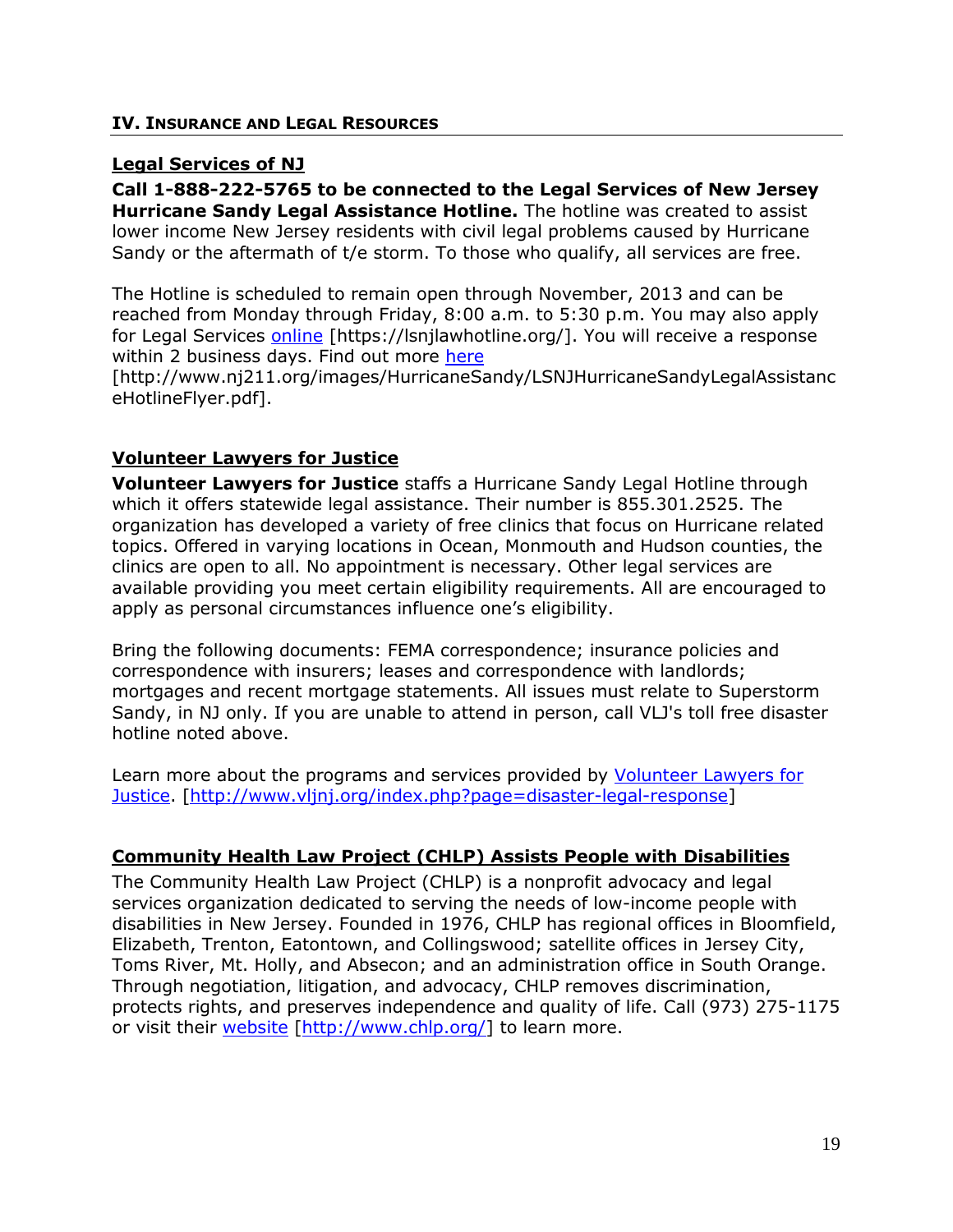### <span id="page-22-0"></span>**Pro Bono Partnership**

**Free legal services for nonprofit organizations are also available.** The Pro Bono Partnership provides business and transactional legal services without charge to nonprofit organizations serving the disadvantaged or enhancing the quality of life in New York, New Jersey and Connecticut. Contact them for legal assistance on issues that your organization may be facing as a result of Hurricane Sandy, such as questions concerning employee compensation, real estate issues, or insurance coverage. Learn more at [www.probonopartner.org.](http://www.probonopartner.org/)

Email: [information@probonopartner.org](mailto:information@probonopartner.org) Phone: 973.240.6955

# <span id="page-22-1"></span>**Your Rights as a Renter**

### **Rent Abatement and Security Deposits**

If you are a tenant and you have been displaced as a result of the storm, you may be entitled to a return of part of the rent you paid if you are unable to live in your home during that period of time. You also may not have to pay your rent for the months after that if you are not able to go back into your apartment. Finally, if you are able to return to your apartment, but it is not completely habitable, you may not have to pay all the rent.

Your displacement due to this natural disaster, may also entitle you to have your security deposit returned quickly. A landlord must return your security deposit within five business days if:

- The displacement is caused by fire, flood, condemnation or evacuation; and
- An authorized public official posts the premises with a notice prohibiting occupancy, or
- A building inspector has certified within 48 hours that displacement is expected to continue longer than seven days and has so notified the owner in writing.

### <span id="page-22-2"></span>**Appealing FEMA Decisions**

New Jersey survivors of Hurricane Sandy who have been turned down for disaster assistance by the Federal Emergency Management Agency have the right to appeal that decision.

Before appealing, be sure to read your determination letter carefully. FEMA may only be asking that you provide additional information. If this is the case, include as much documentation as possible to support your losses and document their value.

If you have been turned down or received less than the amount of assistance you feel is needed to meet your immediate needs, this does not necessarily mean that your case is closed.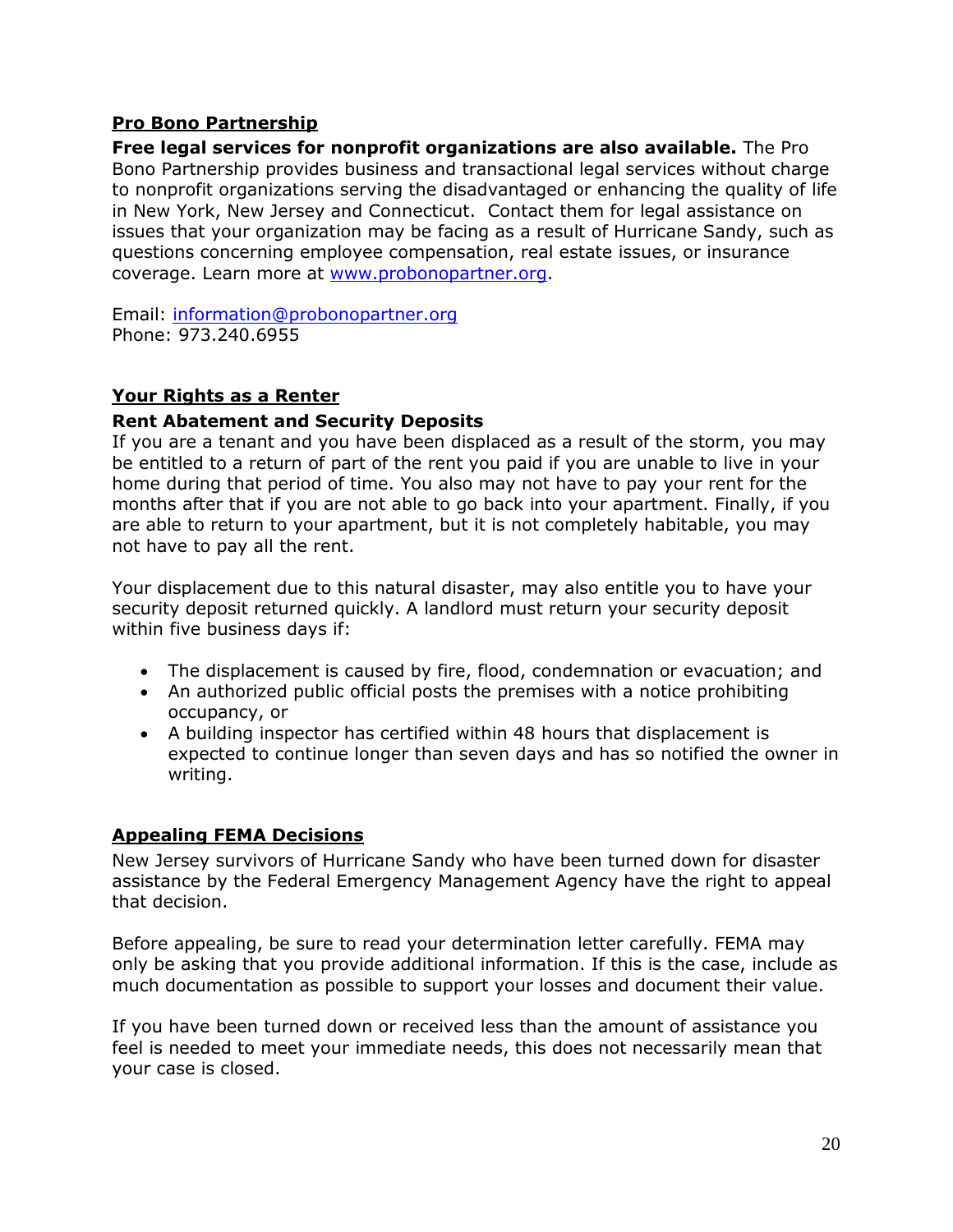Remember that FEMA is a program of last resort — not an insurance policy. Disaster assistance may be provided to meet basic needs for you and members of your household due to a disaster. It is not a program to make you whole or to improve conditions that existed before the disaster.

### **Here are some common reasons why an application is denied:**

Shared Household Rule ─ FEMA does not determine a 'Head of Household' when multiple people at the same address apply. If you were denied and you feel you are not part of a shared household, you can appeal and submit supporting documentation.

Duplication of Benefits — If you have insurance, FEMA will suspend payment of assistance which may be covered by your insurance. If you find your insurance is insufficient to cover your essential losses, you can notify FEMA and send in your final insurance settlement or claim denial information.

### **How to Appeal a FEMA Determination:**

Understand why you were denied ─ Completely review your FEMA determination letter. All determinations are explained in the body of the letter. If you would like someone to go over the letter with you or if you need additional information, you can call the FEMA helpline at 800-621-FEMA (3362).

Appeal quickly ─ You have 60 days from the date on the determination letter you get from FEMA to respond to a FEMA denial or a payment you feel is not adequate. If you are filing an appeal more than 60 days after the date noted on your FEMA determination letter, you will need to include an explanation of why your response is over the 60-day deadline.

Request your FEMA file — If you need information about your case, you or the coapplicant on your application may request a copy of the information in your file by writing to:

FEMA - Records Management National Processing Service Center P.O. Box 10055 Hyattsville, MD 20782-7055

To help protect the privacy of your personal information, whenever you write an appeal or request letter to FEMA you should include your full name, date and place of birth, damaged dwelling address, FEMA application number, and disaster number. Have your letter notarized or include a copy of a state-issued identification card or include the following statement: "I hereby declare under penalty of perjury that the foregoing is true and correct." You must sign the letter.

Follow the guidelines for appealing your denial. You must include your FEMA registration number and disaster number on every page of your appeal and every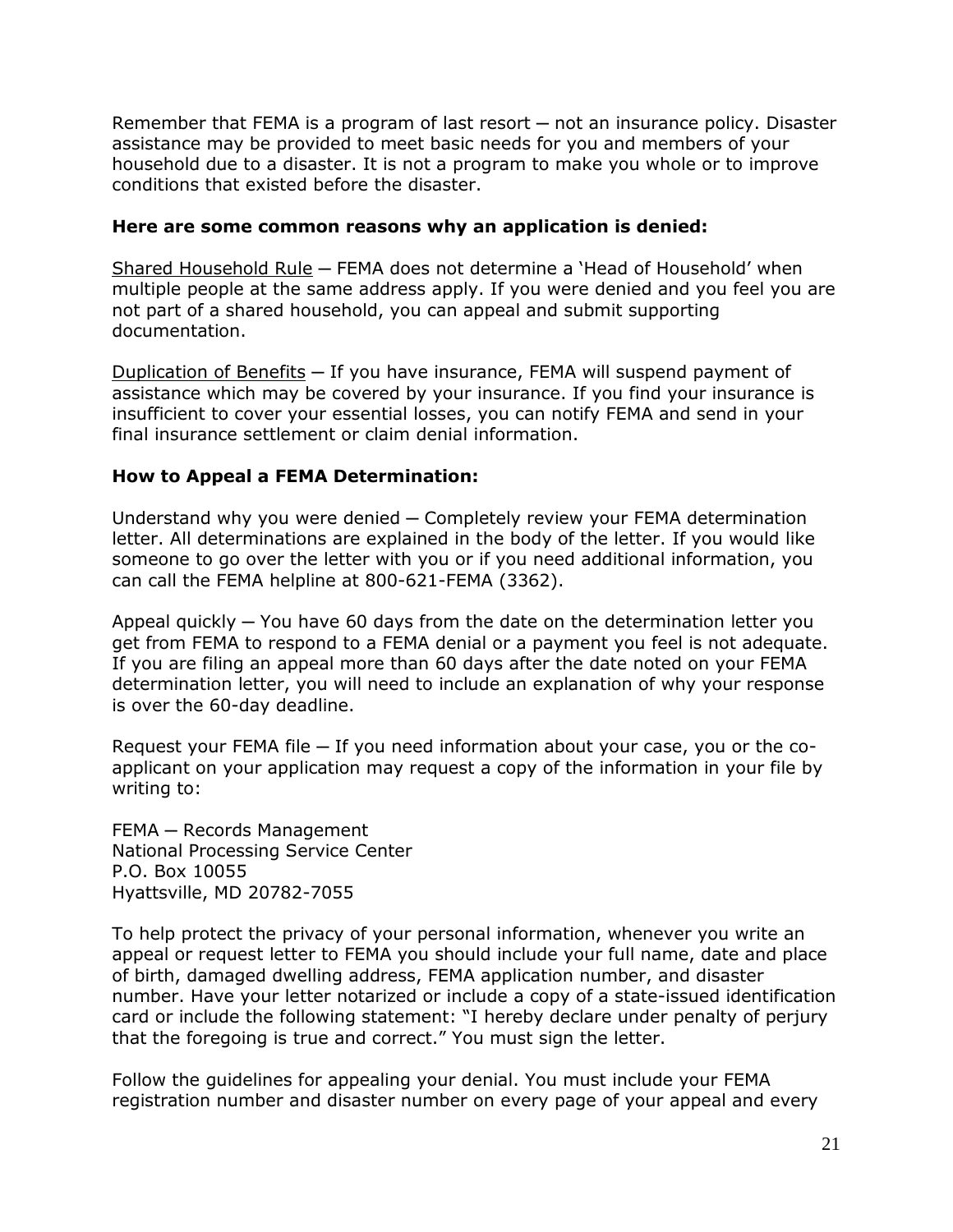page of your supporting information. You can find both numbers on your determination letter.

Gather information — Provide FEMA with any verifiable documentation that may support your appeal. If you are not sure if you should include a particular document, you can call the FEMA helpline for assistance at 800-621-FEMA (3362) or submit your appeal to the address below.

Remember the bar code – Include a copy of the page of the eligibility notification that you received from FEMA with the bar code on it.

Make sure you sign the appeal letter  $-$  Your appeal letter must be signed by you or an authorized representative. If you want someone else to sign the appeal for you, make sure to submit an authorization former with the appeal.

Keep records — Make sure to keep a copy of everything you send and keep a phone log of any calls or meetings with FEMA.

FEMA response to your appeal: FEMA has 90 days to issue a written decision to an appeal but often responds more quickly. FEMA's decision on your appeal should be considered final. However if you have new information you may provide this to FEMA.

Send your appeal letter to: By Mail: FEMA Appeals Officer National Processing Service Center P.O. Box 10055 Hyattsville, MD 20782-8055

Via Fax: Attention: FEMA (800) 827-8112

If you would like to speak with a specialist who can help you with the appeal process, call the FEMA helpline at 800-621-FEMA (3362) or TTY 800-462-7585.

### <span id="page-24-0"></span>**Pro Bono Net for FEMA Appeal**

[FEMAAppeals.org](http://femaappeals.org/) [http://femaappeals.org/] is a free, online site that helps you to appeal a FEMA decision. This is a project of Pro Bono Net, which is assisted by legal service organizations and law firms working pro bono in New York City.

This interactive program does two things:

1. Creates a FEMA Appeal letter that applicants can use to dispute a FEMA decision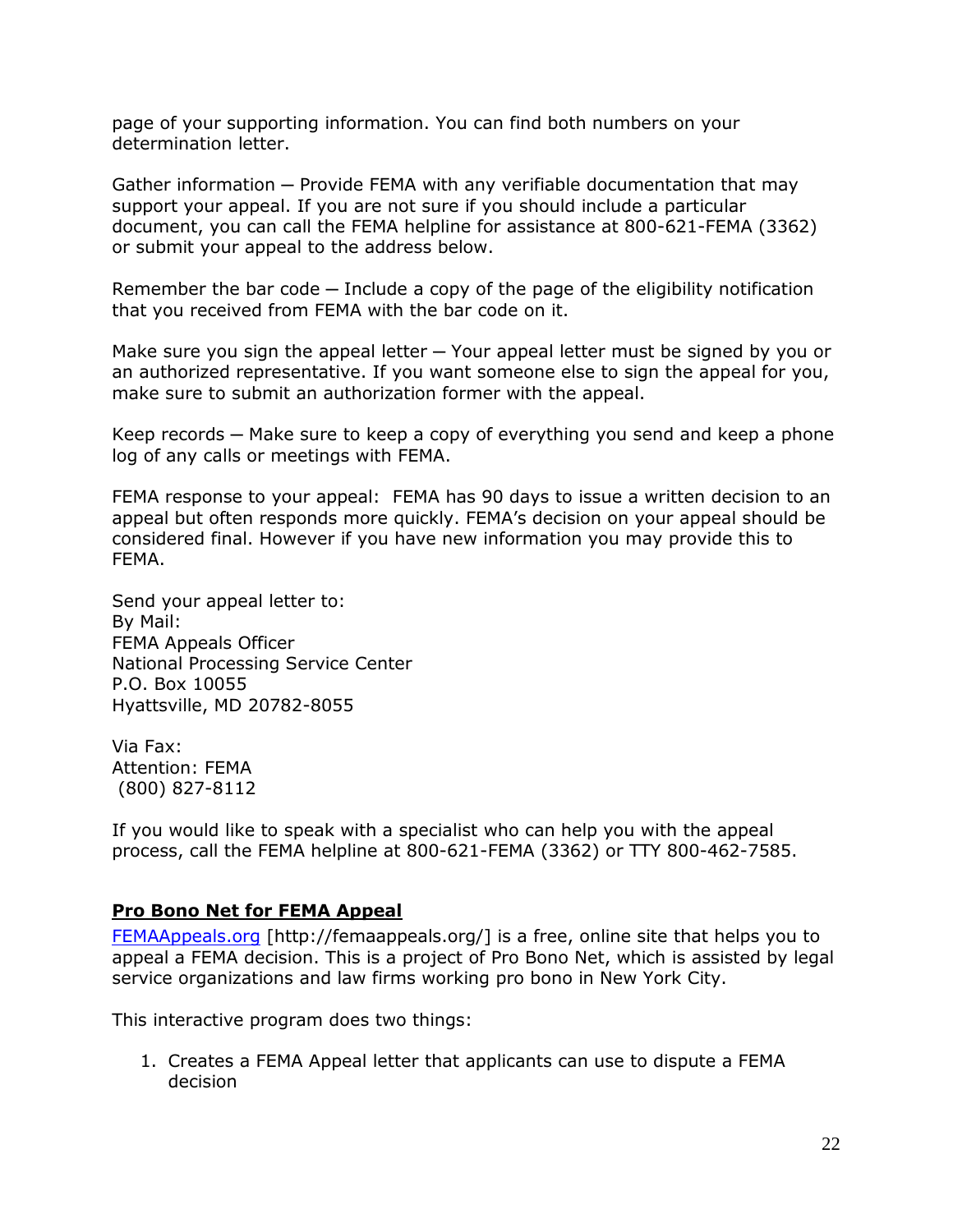2. Creates a File Request letter that applicants can use to request their FEMA file

### <span id="page-25-0"></span>**Non-Profit United Policyholders Group Offers Help**

[United Policyholders](http://www.uphelp.org/blog/roadmap-recovery/hurricane-sandy-claim-help) [http://www.uphelp.org/blog/roadmap-recovery/hurricanesandy-claim-help] is a non-profit organization that is dedicated to helping residents and businesses through the insurance claims process. They will answer your insurance questions and provide help in settling claims.

# <span id="page-25-1"></span>**Mediation for Unresolved Non-Flood Insurance Claims**

The New Jersey Department of Banking and Insurance (DOBI) Commissioner Ken Kobylowski announced that New Jersey residents with unresolved non-flood insurance claims related to Hurricane Sandy can have their cases mediated through the American Arbitration Association (AAA). Application forms are now available online at [www.adr.org,](http://www.adr.org/) by phone at 855-366-9774 or via email at [njsandymediation@adr.org.](mailto:njsandymediation@adr.org)

The mediation program will allow property owners to submit homeowner's, automobile and commercial property claims to a mediator who will review the case and assist in settlement discussions. Disputed non-flood Sandy-related claims greater than \$1,000 that do not include a reasonable suspicion of fraud and are based on policies in force at the time Sandy made landfall will be eligible for mediation. Insurance carriers will pay for the cost of the mediator. Policyholders who wish to bring legal representation to the mediation session may hire an attorney at their own expense.

The mediation program will not include flood insurance claims at its inception because those claims are regulated by the federal National Flood Insurance Program (NFIP). Participation by policyholders is completely voluntary.

### <span id="page-25-2"></span>**National Flood Insurance Helpline**

Preliminary work maps have been introduced for Monmouth, Hudson, Atlantic and Ocean counties. New Jersey property owners with questions about National Flood Insurance Program rates now have a helpline to call to get the most up-to-date information. Call 877.287.9804 if you need information about your flood insurance rates based on the newly released National Flood Insurance Program Preliminary Work Maps for Monmouth, Hudson, Atlantic and Ocean counties.

# <span id="page-25-3"></span>**Report Fraud**

Natural disasters are known to attract their share of con artists and frauds, most notably: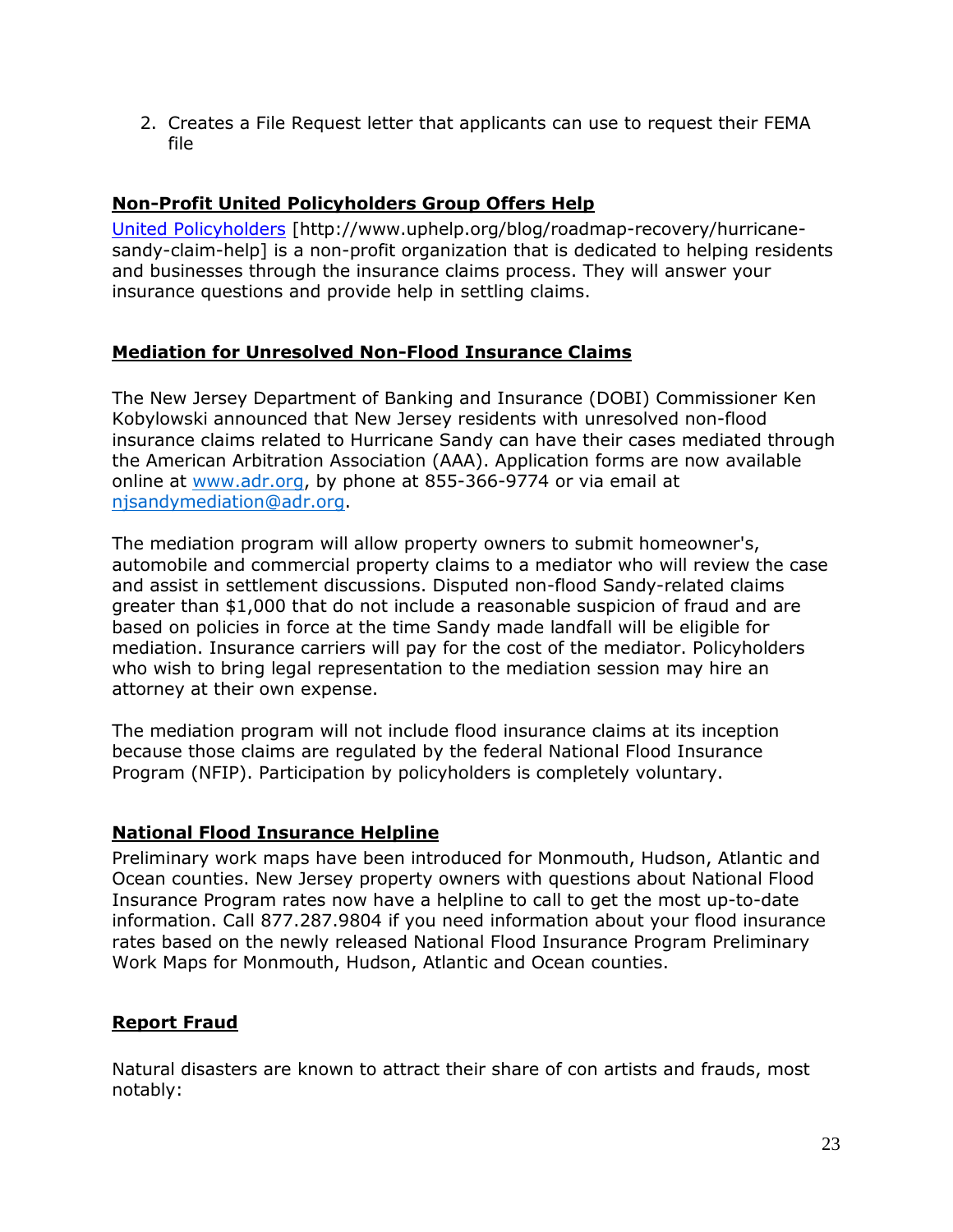- Home Repair Fraud
- Insurance Fraud
- Charity Fraud

New Jersey's Statewide Sandy Fraud Working Group is New Jersey's central clearinghouse for data-gathering, investigation, and prosecution of civil and criminal fraud related to Hurricane Sandy and the disaster recovery process.

If you believe you are a victim of fraud, or have information about alleged fraud committed in the wake of Hurricane Sandy, please contact the Statewide Sandy Fraud Working Group directly at [SandyFraud@njdcj.org](mailto:SandyFraud@njdcj.org) or 855-SANDY39 (855-726- 3939). Learn more at the [Stop Sandy Fraud website.](http://nj.gov/oag/ca/stopsandyfraud/index.htm) [http://nj.gov/oag/ca/stopsandyfraud/index.htm]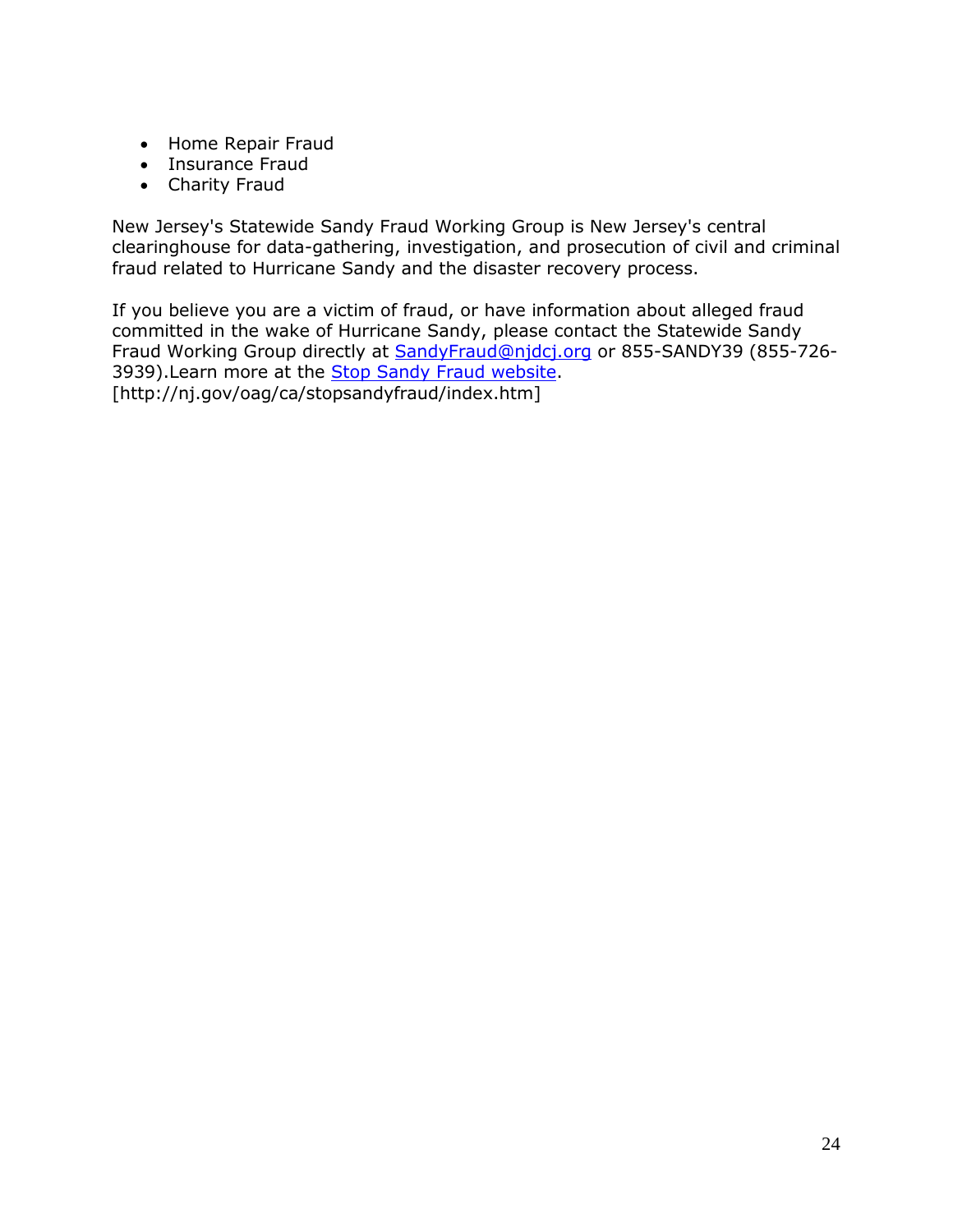### <span id="page-27-0"></span>**V. CLEAN-UP AND RECOVERY EFFORTS CONTINUE**

### <span id="page-27-1"></span>**Document Replacement**

The New Jersey Bureau of Vital Statistics can help you replace lost marriage, birth and death certificates. For more information, call 609-292-4087 or visit <http://www.state.nj.us/health/vital/> or by mail contact:

> New Jersey Department of Health and Senior Services Bureau of Vital Statistics and Registration P.O. Box 360 Trenton, NJ 08625-0360

For Express Shipping – download application off the internet and mail to:

New Jersey Bureau of Vital Statistics and Registration Attn: Customer Service Unit H & A Bldg, 5th Floor Warren and Market Streets Trenton, NJ 08625

For applications received after 4 pm, records will be mailed the next business day. To find a local registrar in your county visit: [www.state.nj.us/health/vital/regbycnty.shtml](http://www.state.nj.us/health/vital/regbycnty.shtml)

### <span id="page-27-2"></span>**New Jersey Drivers License or ID**

Storm victims who wish to obtain a New Jersey Driver's License or ID will be required to meet the New Jersey documentation requirements. Visit <http://www.state.nj.us/mvc/> to download forms for new registration or driver's license.

### <span id="page-27-3"></span>**New or Replacement Social Security Card**

Anyone receiving Social Security payments that have been interrupted can go to any Social Security office to get an emergency payment. For information about changing mailing addresses, obtaining a new card, direct deposit, or locating the nearest Social Security office, call 1-800-772-1213 (TTY 1-800-325-0778) from 7 am – 7 pm/ Monday through Friday or go online at [http://www.socialsecurity.gov](http://www.socialsecurity.gov/).

### <span id="page-27-4"></span>**Supplemental Security Income (SSI) and Social Security Disability Insurance (SSDI)**

Storm victims who already receive SSI and SSDI should contact the Social Security Administration directly at 1-800-772-1213 to learn how checks may be reissued, cards replaced or to report a change in address.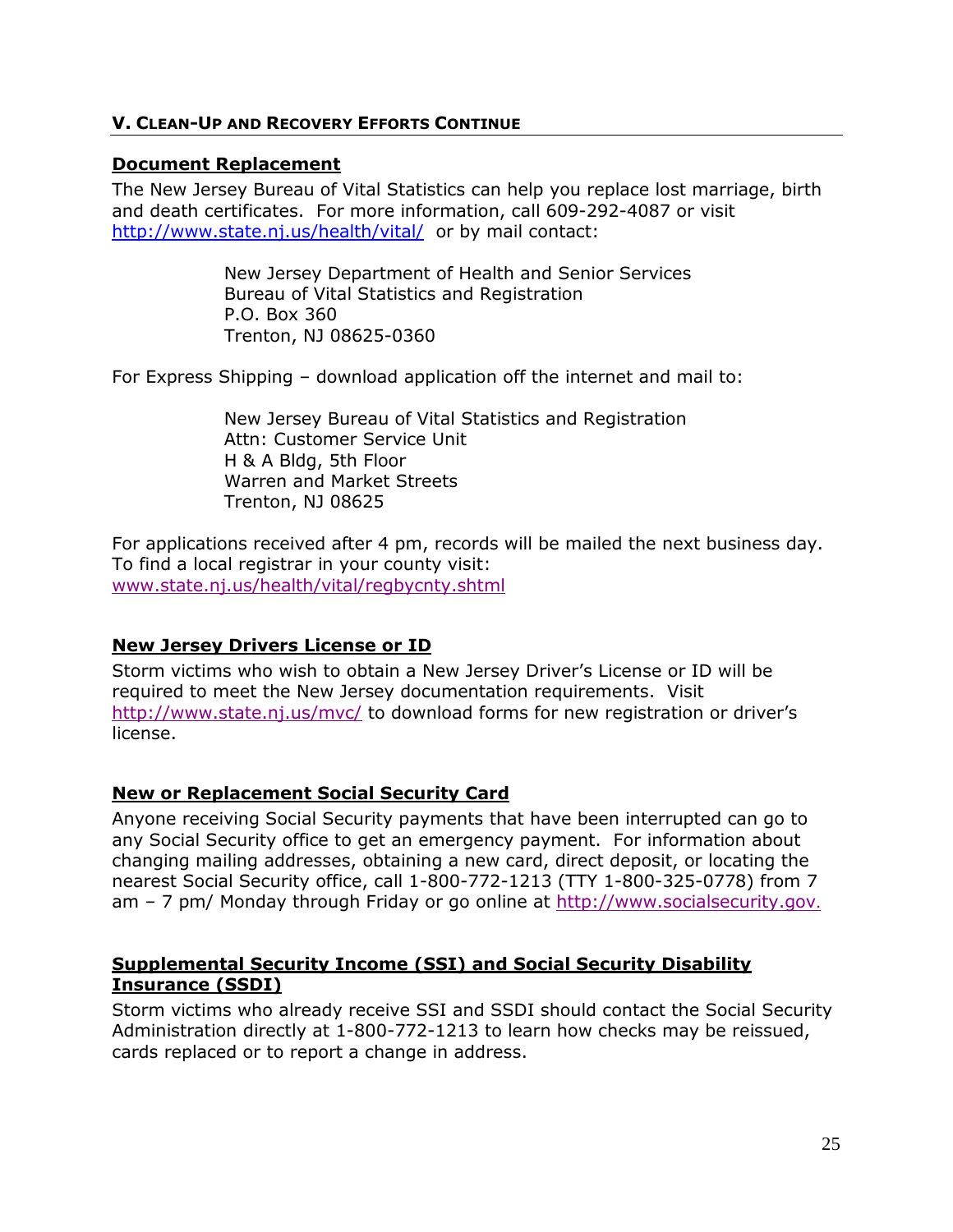# <span id="page-28-0"></span>**Preserving Wet Documents**

To preserve family treasures, review this informational link at the National Archives [www.archives.gov/preservation/disaster-response/guidelines.html.](http://www.archives.gov/preservation/disaster-response/guidelines.html)

# <span id="page-28-1"></span>**Report Waterway Debris**

Report debris at 1-877-WARN-DEP or at waterwaydebris@dep.state.nj.us. Additional information available at: [http://www.nj.gov/dep/special/hurricane](http://www.nj.gov/dep/special/hurricane-sandy/wwdebris.htm)[sandy/wwdebris.htm](http://www.nj.gov/dep/special/hurricane-sandy/wwdebris.htm)

# <span id="page-28-2"></span>**Inside the Home**

- Keep children and pets out of the affected area until cleanup has been completed.
- Wear rubber boots, rubber gloves, and goggles during cleanup of affected area.
- Remove and discard items that cannot be washed and disinfected (such as, mattresses, carpeting, carpet padding, rugs, upholstered furniture, cosmetics, stuffed animals, baby toys, pillows, foam-rubber items, books, wall coverings, and most paper products).
- Remove and discard drywall and insulation that has been contaminated with sewage or flood waters.
- Thoroughly clean all hard surfaces (such as flooring, concrete, molding, wood and metal furniture, countertops, appliances, sinks, and other plumbing fixtures) with hot water and laundry or dish detergent.
- Help the drying process by using fans, air conditioning units, and dehumidifiers.
- After completing the cleanup, wash your hands with soap and water. Use water that has been boiled for 1 minute (allow the water to cool before washing your hands).
- Or you may use water that has been disinfected for personal hygiene use (solution of ⅛ teaspoon of household bleach per 1 gallon of water). Let it stand for 30 minutes. If the water is cloudy, use a solution of ¼ teaspoon of household bleach per 1 gallon of water.
- Wash all clothes worn during the cleanup in hot water and detergent. These clothes should be washed separately from uncontaminated clothes and linens.
- Wash clothes contaminated with flood or sewage water in hot water and detergent. It is recommended that a laundromat be used for washing large quantities of clothes and linens until your onsite waste-water system has been professionally inspected and serviced.
- Seek immediate medical attention if you become injured or ill.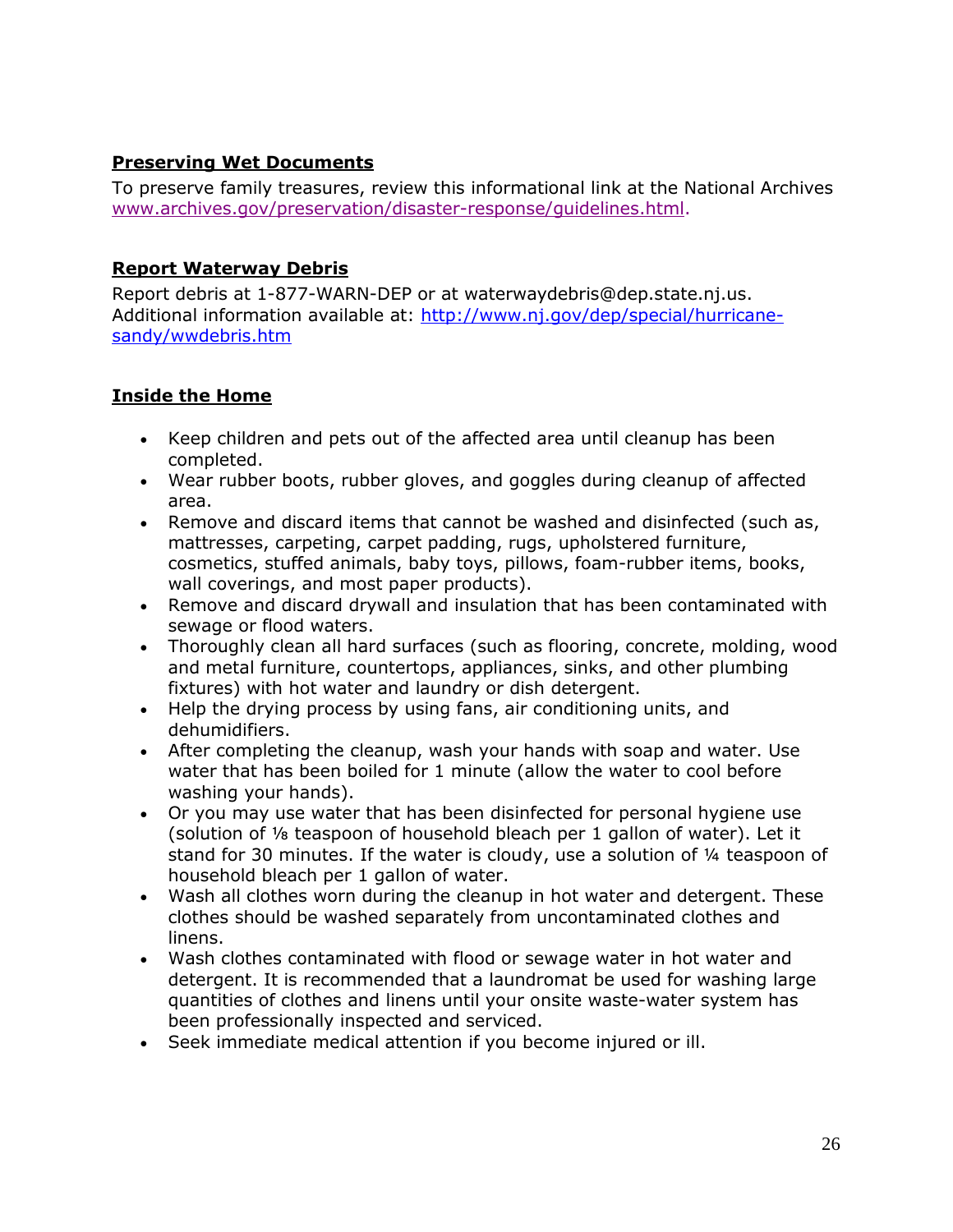# <span id="page-29-0"></span>**Asbestos and Lead-Based Paint**

New Jersey's Department of Health continues to remind residents of the importance of being aware that buildings and homes may contain asbestos since it was a common building material. Anyone who is removing walls or other parts of homes damaged by Hurricane Sandy should be cautious and determine if asbestos is present prior to removal. Home or business owners should first determine if the house or building contains asbestos by contracting with a professional asbestos inspector certified by the U.S. Environmental Protection Agency (USEPA) to conduct an inspection and take samples of any suspected asbestos-containing material. Anyone hired to remove asbestos must be licensed by the Department of Labor. Extensive training is required, including how to use personal protection equipment. While a homeowner is not required to be licensed, it is strongly recommend that only licensed professionals remove asbestos.

Additionally, if a home or building was built prior to 1978, it is important to test the paint before doing any renovation or remodeling of painted surfaces. If lead is detected, take all necessary precautions to ensure that lead-painted building components are removed in a safe manner. Protect your family and home - set up safely, control the dust, and clean up completely. For tips on protecting yourself from lead dust while doing repairs visit this [EPA site](http://www.epa.gov/lead/rrp/do-it-yourselfers.html)

[http://www.epa.gov/lead/rrp/do-it-yourselfers.html]. It is important to note that any contractors hired to conduct renovation work in homes built before 1978, must have received lead-safe training and are certified by the USEPA.

### Read the NJ Department of Health's [brochure](http://www.state.nj.us/health/er/documents/prepare_before_cleanup_flyer.pdf)

[http://www.state.nj.us/health/er/documents/prepare\_before\_cleanup\_flyer.pdf] for volunteers, community organizations, and home and businesses owners. It makes recommendations on how to identify mold and asbestos and suggests steps that can be taken to protect against these health hazards.

### <span id="page-29-1"></span>**Mold**

#### **Para informacion en Espanol, favor visitar el sitio de internet <http://www.bt.cdc.gov/disasters/mold/es/moldprotection.asp>**

Mold in a damaged home can create serious health problems for residents following severe storms and flooding FEMA officials warn.

Mold flourishes in moist environments in water-damaged homes. It often appears as a fuzzy growth or a discoloration of surfaces, and may be accompanied by a musty, earthy odor or a foul stench. Residents are advised to use care when cleaning up the mold. If there are signs of mold growth in your home before you do anything about it you must decide who is best equipped to do the clean-up. This depends on a number of factors.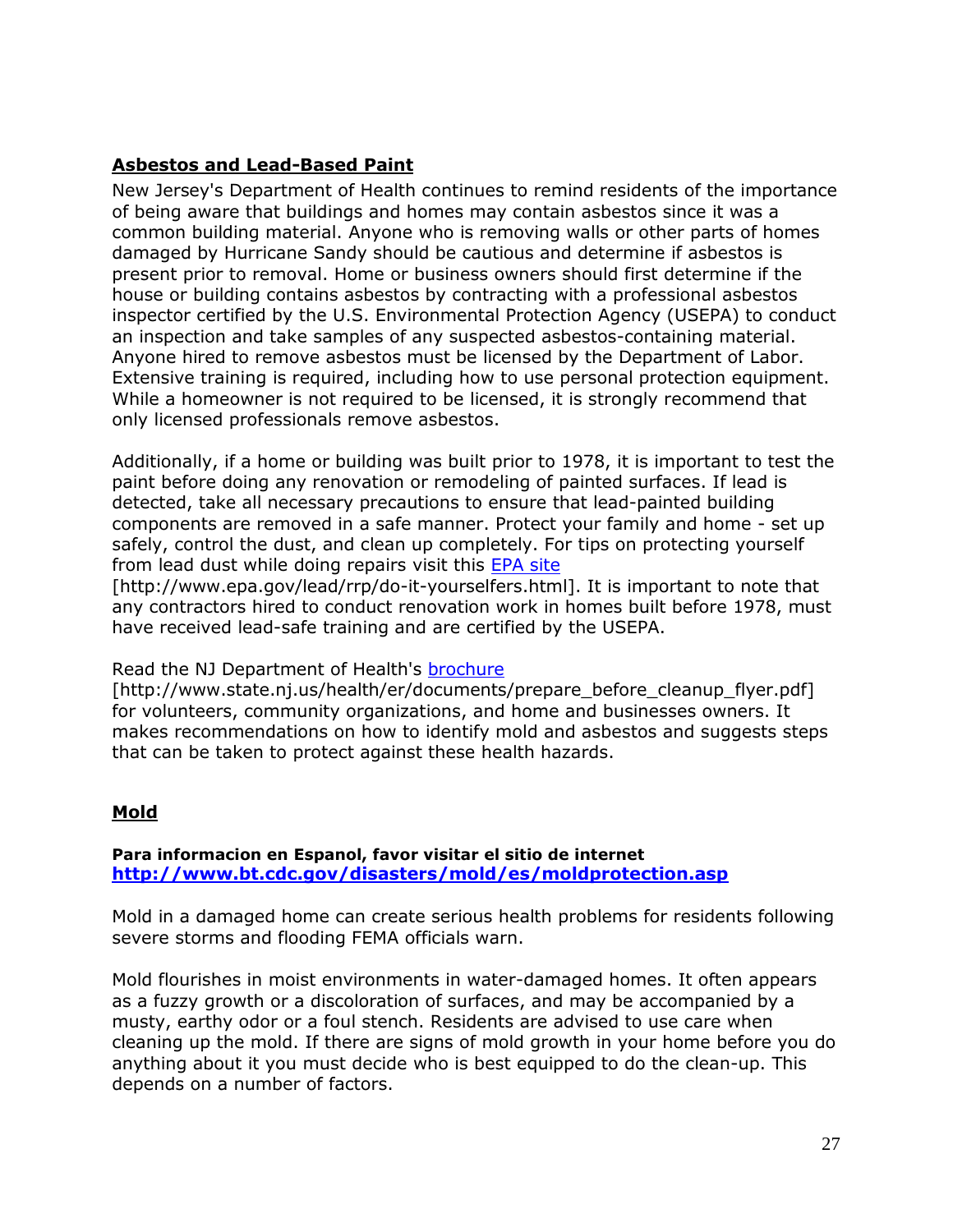One consideration is the size of the mold problem. If the moldy area is less than about 10 square feet (roughly, less than a 3 ft. by 3 ft. patch), in most cases, you can handle the job yourself, following the guidelines below. If there has been a lot of water damage, and/or mold growth covers more than 10 square feet you may want to consult with a professional cleaning service. Who should do the cleanup depends on a number of factors. One consideration is the size of the mold problem. If the moldy area is less than about 10 square feet (roughly, less than a 3 ft. by 3 ft. patch), in most cases, you can handle the job yourself, following the guidelines below. However:

- If there has been a lot of water damage, and/or mold growth covers more than 10 square feet you may want to consult with a professional cleaning service.
- If you choose to hire a contractor (or other professional service provider) to do the cleanup, make sure the contractor has experience cleaning up mold. Check references and ask the contractor to follow the recommendations in EPA's *[Mold Remediation in Schools and Commercial Buildings](http://www.epa.gov/mold/mold_remediation.html)*, the guidelines of the American Conference of Governmental Industrial Hygienists (ACGIH), or other guidelines from professional or government organizations.
- If you suspect that the heating/ventilation/air conditioning (HVAC) system may be contaminated with mold (it is part of an identified moisture problem, for instance, or there is mold near the intake to the system), consult EPA's guide *[Should You Have the Air Ducts in Your Home Cleaned?](http://www.epa.gov/iaq/pubs/airduct.html)* before taking further action. Do not run the HVAC system if you know or suspect that it is contaminated with mold - it could spread mold throughout the building.
- If the water and/or mold damage was caused by sewage or other contaminated water, then call in a professional who has experience cleaning and fixing buildings damaged by contaminated water. To access lists of consultants, laboratories, remediation firms and trade groups who provide various environmentally-related services click [here.](http://www.state.nj.us/health/iep/mold_ta.shtml) [http://www.state.nj.us/health/iep/mold\_ta.shtml]
- If you have health concerns, consult a health professional before starting cleanup.

# **HAZARDS OF MOLD INFESTATION**

- **Do not spend time in houses with mold.** Nasal stuffiness, throat irritation, coughing or wheezing, eye irritation, or, in some cases, skin irritation may occur.
- **People with mold allergies may have more severe reactions.** Immunecompromised people and people with chronic lung illnesses, such as obstructive lung disease, may get serious infections in their lungs when they are exposed to mold. These people should stay away from areas that are likely to have mold.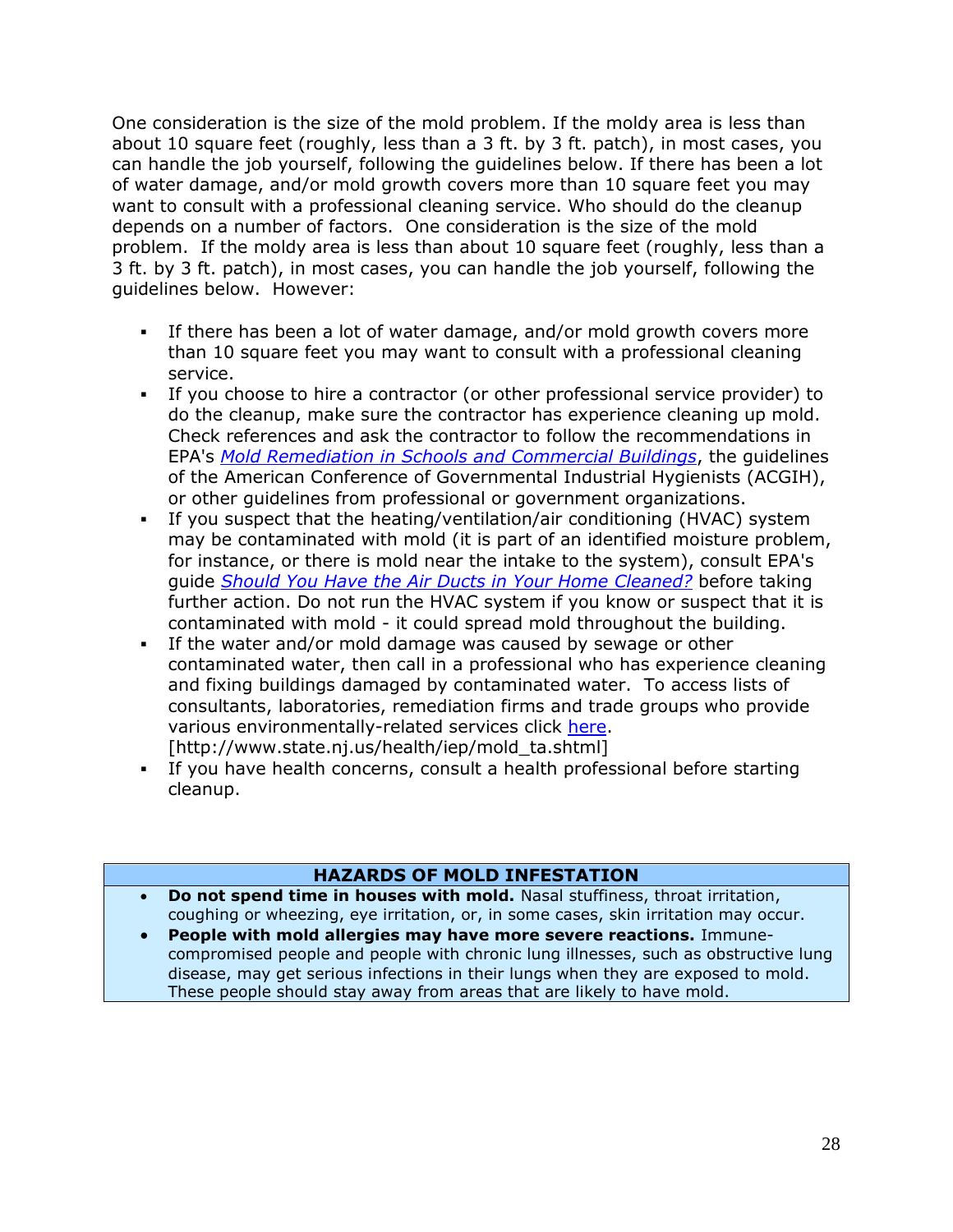# <span id="page-31-0"></span>**Courses Offer Training in Mold Removal**

#### **Ocean County Mold Awareness Seminar**

Mold Awareness Training for Homeowners and Volunteers Date: November 12, 2013 Time: 4:00-7:00 PM [Learn more](http://www.nj211.org/images/HurricaneSandy/oceanctyfscmoldawareness.pdf) [http://www.nj211.org/images/HurricaneSandy/oceanctyfscmoldawareness.pdf].

# **Rutgers School of Public Health**

Many homeowners in the state are dealing with mold and its affects in the aftermath of Hurricane Sandy. Recently, Rutgers School of Public Health has offered classes that are open to professionals, volunteers and homeowners. The course provides mold awareness and recommended general safety procedures when dealing with post hurricane/flood clean-up issues. Topics discussed include: Awareness of mold; safe work practices; personal protective equipment; respiratory protection; and best practices for remediation.

To schedule a course in your area, please contact Mitchel Rosen at [mrosen@sph.rutgers.edu](mailto:mrosen@sph.rutgers.edu) .

New Jersey residents can also call 609-826-4950 to speak with the NJ Department of Health's Environmental and Occupation Health Assessment Program staff about mold removal questions.

### <span id="page-31-1"></span>**Tips and Techniques to Remove Mold**

The tips and techniques presented in this section will help you clean up your mold problem. Professional cleaners may use methods not covered in this publication. Please note that mold may cause staining and cosmetic damage. It may not be possible to clean an item so that its original appearance is restored.

### **Before you begin**

Use fans at open windows or doors to dry a flooded residence, but be sure they blow outward, not inward, to avoid spreading the mold. Accelerate the drying process by using a dehumidifier to extract moisture from the air and the contents of your home. Do not use an air conditioning system until it has been checked by a professional. Using a system contaminated by mold will spread the mold throughout the house. Instead, open windows and doors to provide fresh air.

Discard porous materials such as carpet, mattresses, upholstered furniture insulation and ceiling tiles which are infected by mold. Wallboard, drywall and particle board are also porous and should be discarded. Workers should wear masks, protective eyewear and non-porous gloves while handling anything that is suspected of containing mold.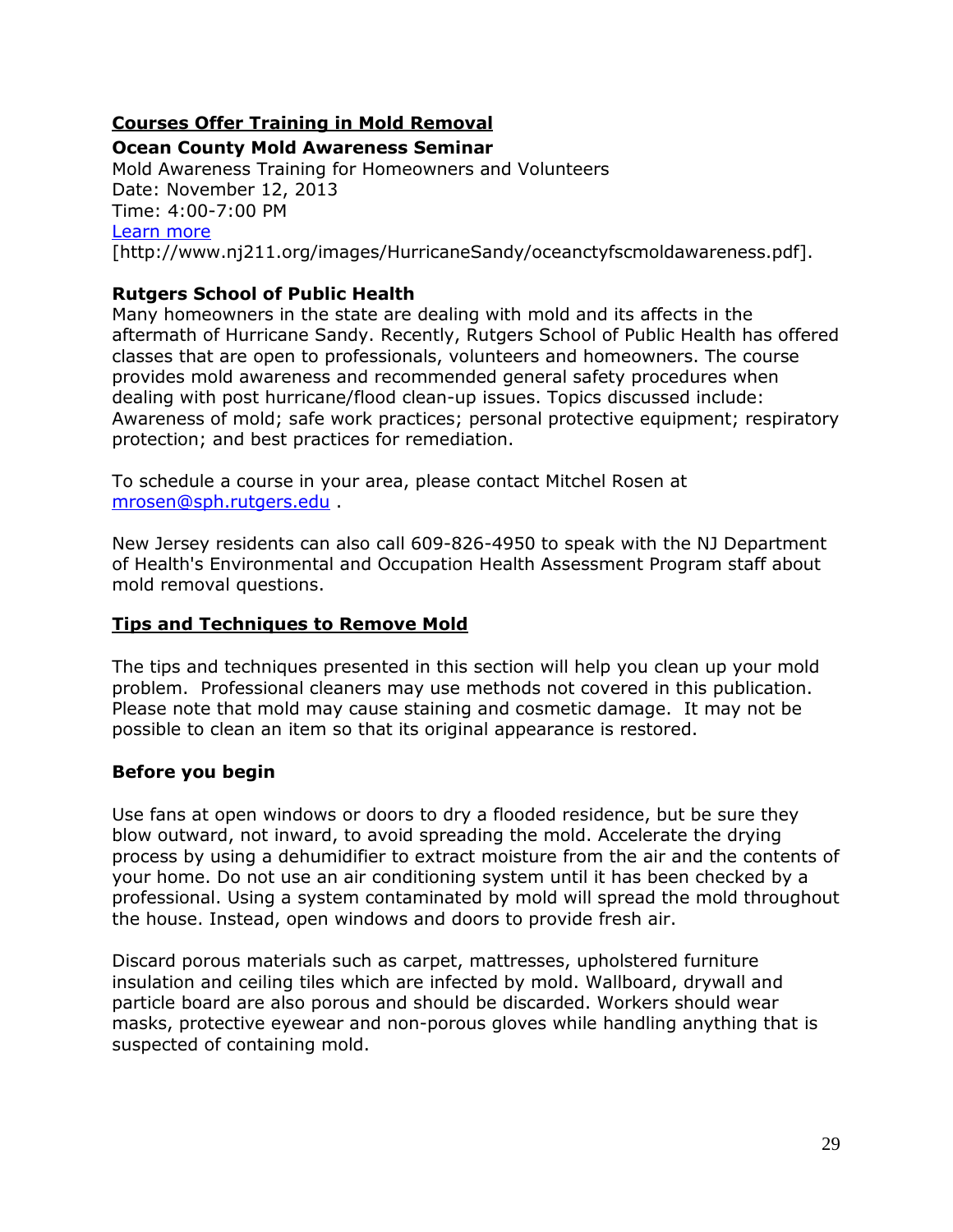# **Immediate actions you can take to remove mold:**

- Clean the area to remove, as much as possible, the mold and the material on which it is growing
- Clean with a non-ammonia detergent in hot water
- Scrub the entire area affected by the moisture
- Use a stiff brush or cleaning pad on block walls or uneven surfaces
- Rinse the area with clean water
- Thoroughly dry the area as quickly as possible
- Repeat cleaning as necessary to remove mold
- Disinfect with a 10% bleach solution (1 cup of bleach to 1 gallon of water), by applying a thin coat of bleach solution to the entire area, ensuring that the entire area is cleaned, not just the area where the moisture problem occurred. Use a sprayer or a sponge to apply the solution liberally, but avoid excessive amounts of runoff or standing pools
- Allow the area to dry naturally. Drying time is important for the disinfectant to be effective at killing mold and bacteria
- **Never mix bleach and ammonia. The fumes are toxic!**
- Do not paint or caulk moldy surfaces. Clean up the mold and dry the surfaces before painting. Paint applied over moldy surfaces is likely to peel.
- If you are unsure about how to clean an item, or if the item is expensive or of sentimental value, you may wish to consult a specialist. Specialists in furniture repair, restoration, painting, art restoration and conservation, carpet and rug cleaning, water damage, and fire or water restoration are commonly listed in phone books. Be sure to ask for and check references. Look for specialists who are affiliated with professional organizations.

### **Further Advice**

Learn more about mold clean-up, and prevention [here.](http://www.bt.cdc.gov/disasters/mold/protect.asp) [http://www.bt.cdc.gov/disasters/mold/protect.asp]

*Creating a Healthy Home – [A Field Guide for Cleanup of Flooded Homes](http://nchh.org/LinkClick.aspx?fileticket=ANhnOoaHSfY%3d&tabid=311)* is a comprehensive do-it-yourself booklet that provides easy, step-by-step instructions on how to handle mold removal in flooded homes before starting to rebuild or renovate. Agencies working directly with individuals impacted by the floods can also order a shipment of printed booklets to distribute to those needing assistance. Please call the National Center for Healthy Housing (NCHH) at 877.312.3046 for more information.

The [North Dakota State University website](http://www.ag.ndsu.edu/flood) [http://www.ag.ndsu.edu/flood] offers access to many helpful and informative booklets and videos pertaining to flood recovery. Their publication, [Flood Recovery Checklists](http://www.nj211.org/images/Hurricane/FloodRecoveryandCleanUp.pdf)

[http://www.nj211.org/images/Hurricane/FloodRecoveryandCleanUp.pdf] includes details on how to properly clean your home and the items within it as well as how to recover your garden and landscapes, recommendations regarding financial recovery and much more. This booklet was published by the North Dakota State University Extension Service and as such includes local resource information that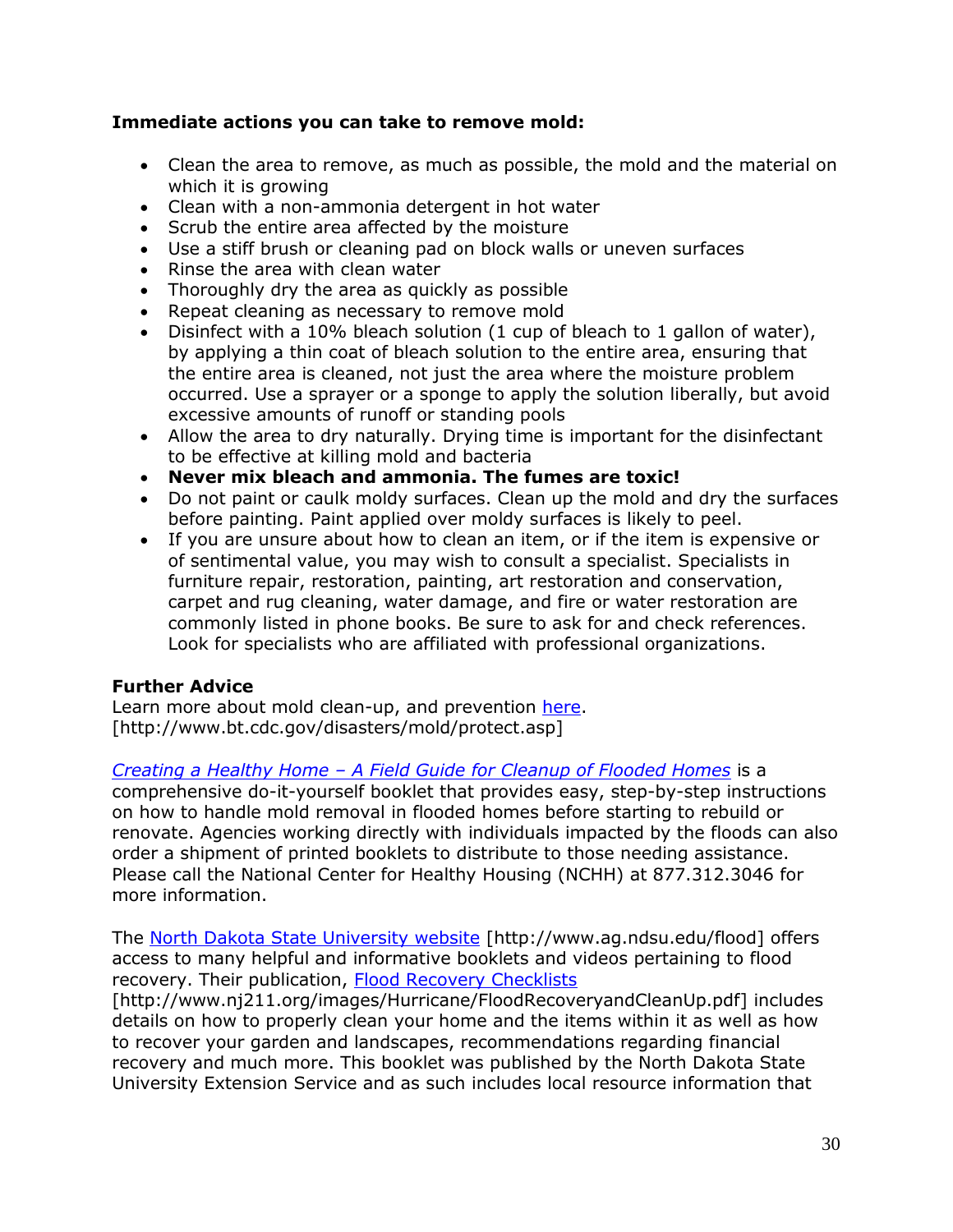does not apply to residents of New Jersey but all other information in the booklet will prove quite useful.

For general information, see the Center for Disease Control and Prevention at <http://emergency.cdc.gov/disasters/hurricanes/>

An informational brochure is available from the New Jersey Department of Community Affairs at

<http://www.state.nj.us/dca/divisions/codes/alerts/pdfs/flood.pdf> entitled *Flooding Hazards: What You Need to Know*.

The New Jersey Department of Health has released [Mold Guidelines for New Jersey](http://nj.gov/health/er/hurricane_recovery_resources.shtml)  [Residents](http://nj.gov/health/er/hurricane_recovery_resources.shtml) [http://nj.gov/health/er/hurricane\_recovery\_resources.shtml], a pamphlet created to provide direction to residents on addressing mold in homes in the aftermath of the hurricane. The pamphlet addresses a number of topics including mold-related health concerns, how to inspect for mold and tools and techniques for cleanup.

New Jersey residents can also call 609-826-4950 to speak with the Department's Environmental and Occupation Health Assessment Program staff about mold removal questions.

# <span id="page-33-0"></span>**Beware of Scams**

Don't become the victim of disaster-related scams. The following tips are provided by the NJ Division of Consumer Affairs.

- Before you begin making repairs to your home make sure that the professional you are about to hire is licensed to do the repair work.
- Ask to see identification before you let anyone who claims to be from a utility company inspect your home.
- Never give your credit card number or financial information to strangers over the phone or on the Internet.
- It is customary not to pay for the entire home improvement project in advance. Pay one-third beforehand, one-third halfway through and one-third upon completion.

Read more on this topic here: [Tips for Flood Victims: Avoid Disaster-Related Scams](http://www.njconsumeraffairs.com/disaster/floodtipsflyer_1.pdf)  - [NJ Division of Consumer Affairs](http://www.njconsumeraffairs.com/disaster/floodtipsflyer_1.pdf)

[http://www.njconsumeraffairs.com/disaster/floodtipsflyer\_1.pdf] [Surgerencias Para las Víctimas de las Inundaciones: Cómo Evitar Estafas](http://www.njconsumeraffairs.com/press/SPfloodvictims.pdf)  [Relacionadas con los Desastres -](http://www.njconsumeraffairs.com/press/SPfloodvictims.pdf) NJ Division of Consumer Affairs [http://www.njconsumeraffairs.com/press/SPfloodvictims.pdf]

Get more helpful advice from the National Center for the Prevention of Home [Improvement Fraud](http://www.ncphif.org/) [http://www.ncphif.org].